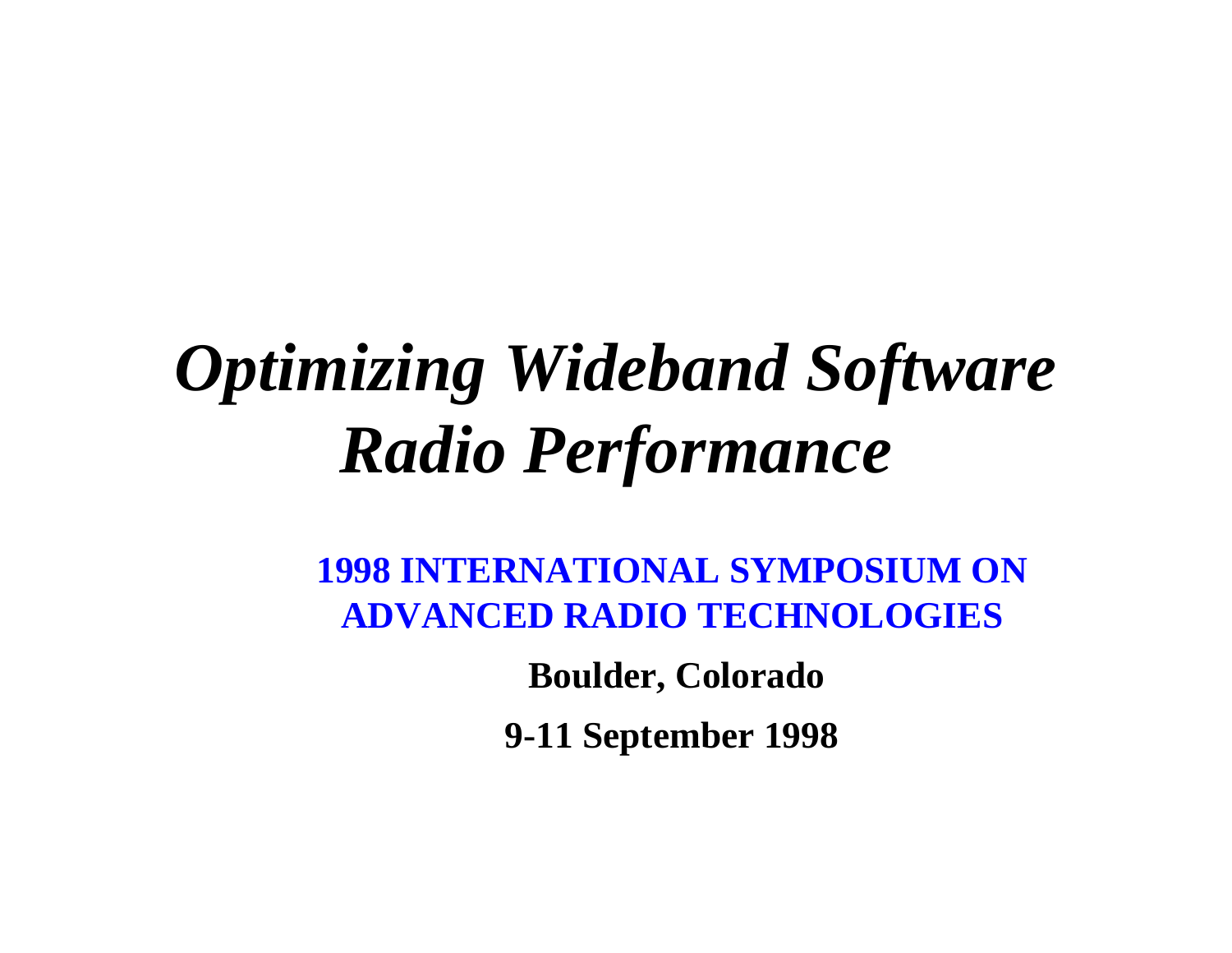## *Optimizing Wideband Software Radio Performance*

**Dr. Donald H. Steinbrecher Submarine Electromagnetic Systems Department Bldg.1319, Room 356, Code 3411 1176 Howell Street Newport, RI 02841-1708 don\_steinbrecher@code34.npt.nuwc.navy.mil Tel:401.832.5656 Fax:401.832.7345 DSN: 920.5656**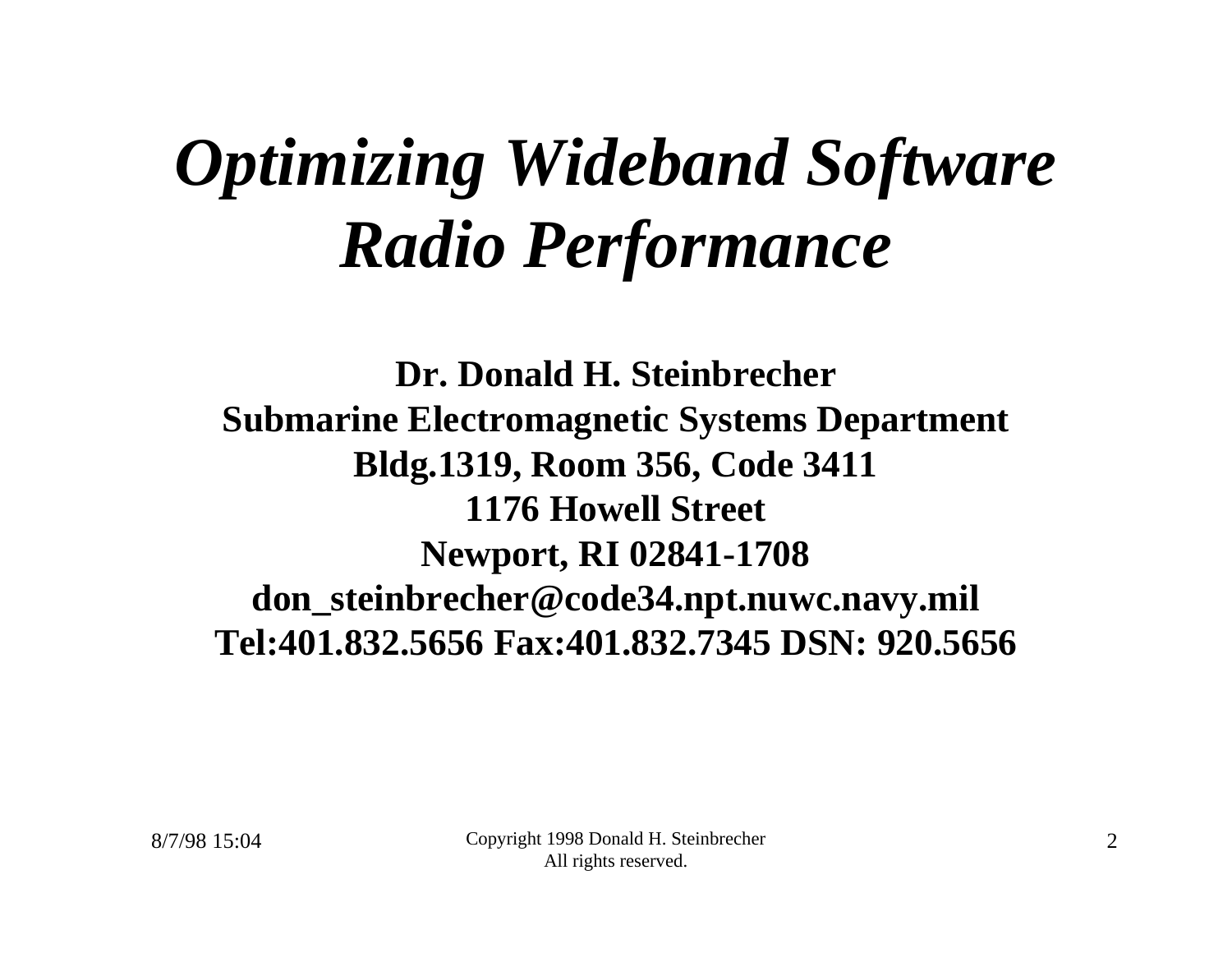### Wide-band RF $\Box$ Digital Conversion

- Essential to a seamless air-glass interface
- High Spurious-free Dynamic Range is Key
- Frequency Translator and A/D Converter are the Cornerstones of Performance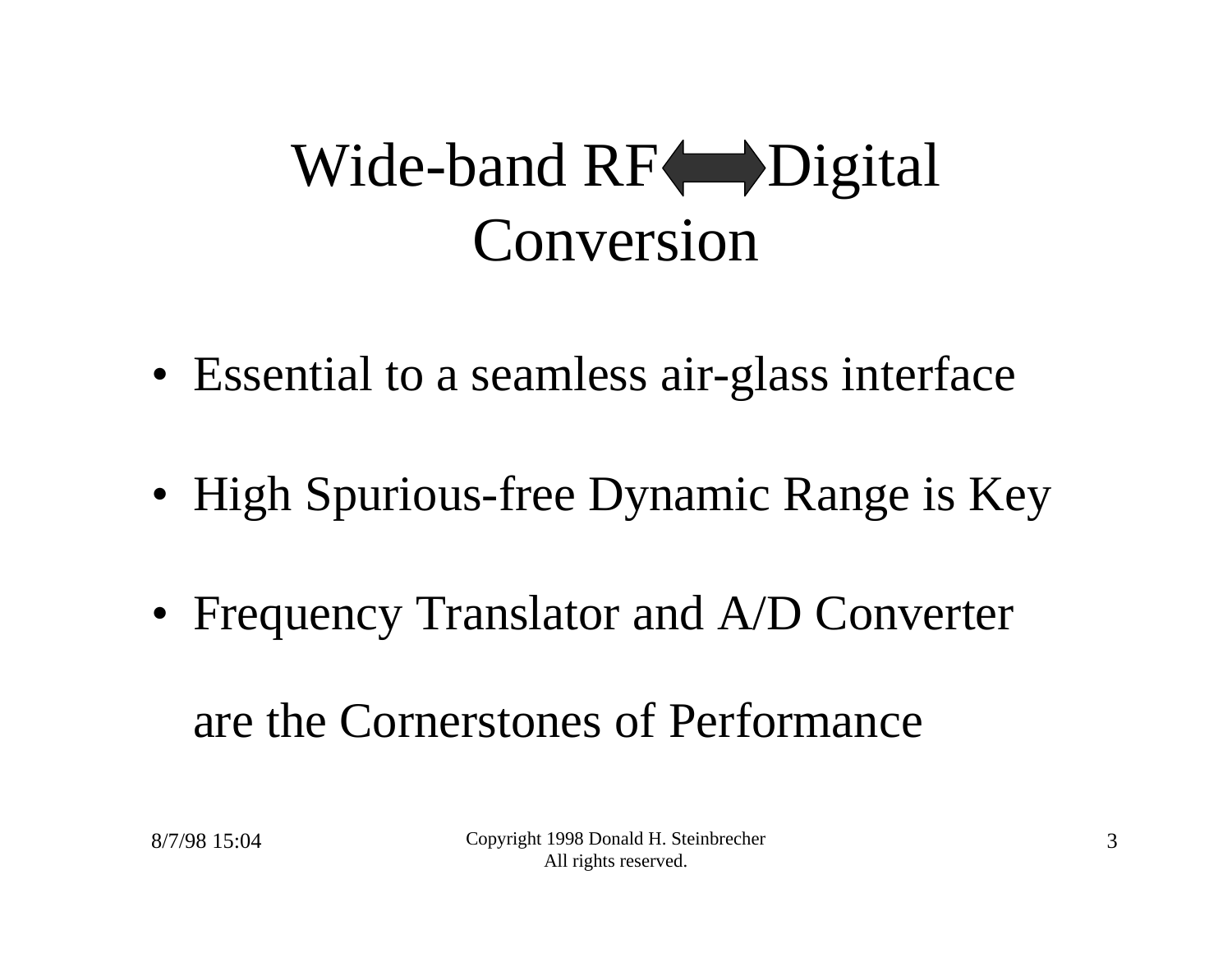Wide-band RF/Digital Conversion Is Essential to a seamless air-glass interface

- Air-Side Signals are modulated on to analog RF carriers (eg 900 MHz)
- Glass-side signals are digital and are modulated onto digital carriers(ATM over SONET)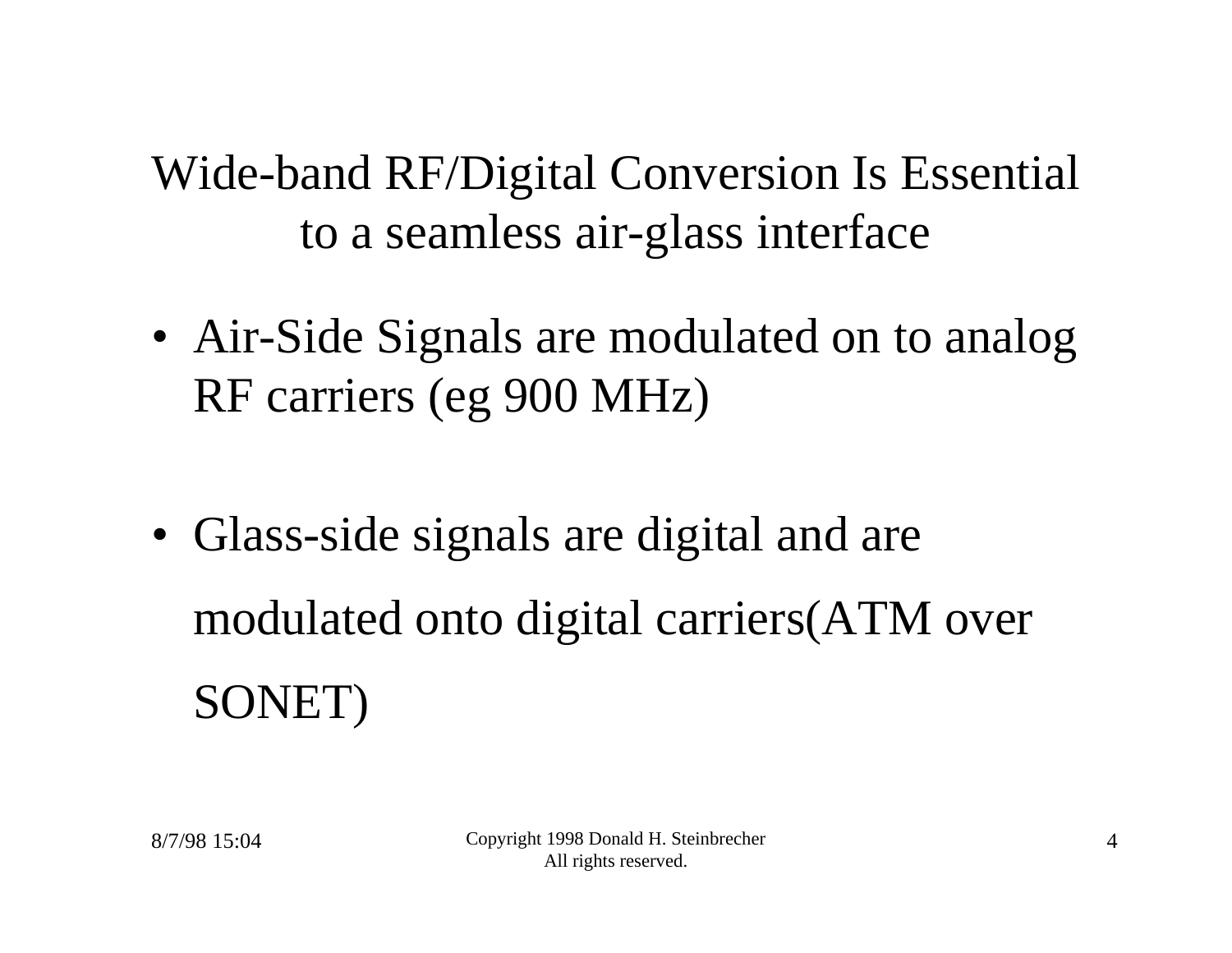### High Spurious-free Dynamic Range is Key

- A typical 12-MHz Cellular Band Needs 70 dB for Signal Dynamic Range plus 30-dB for A/D Converter Headroom
- $70+30 = 100$ -dB SFDR for continuous fullband operation. (about 16-bits/sample)
- ... Unless, of course, you power control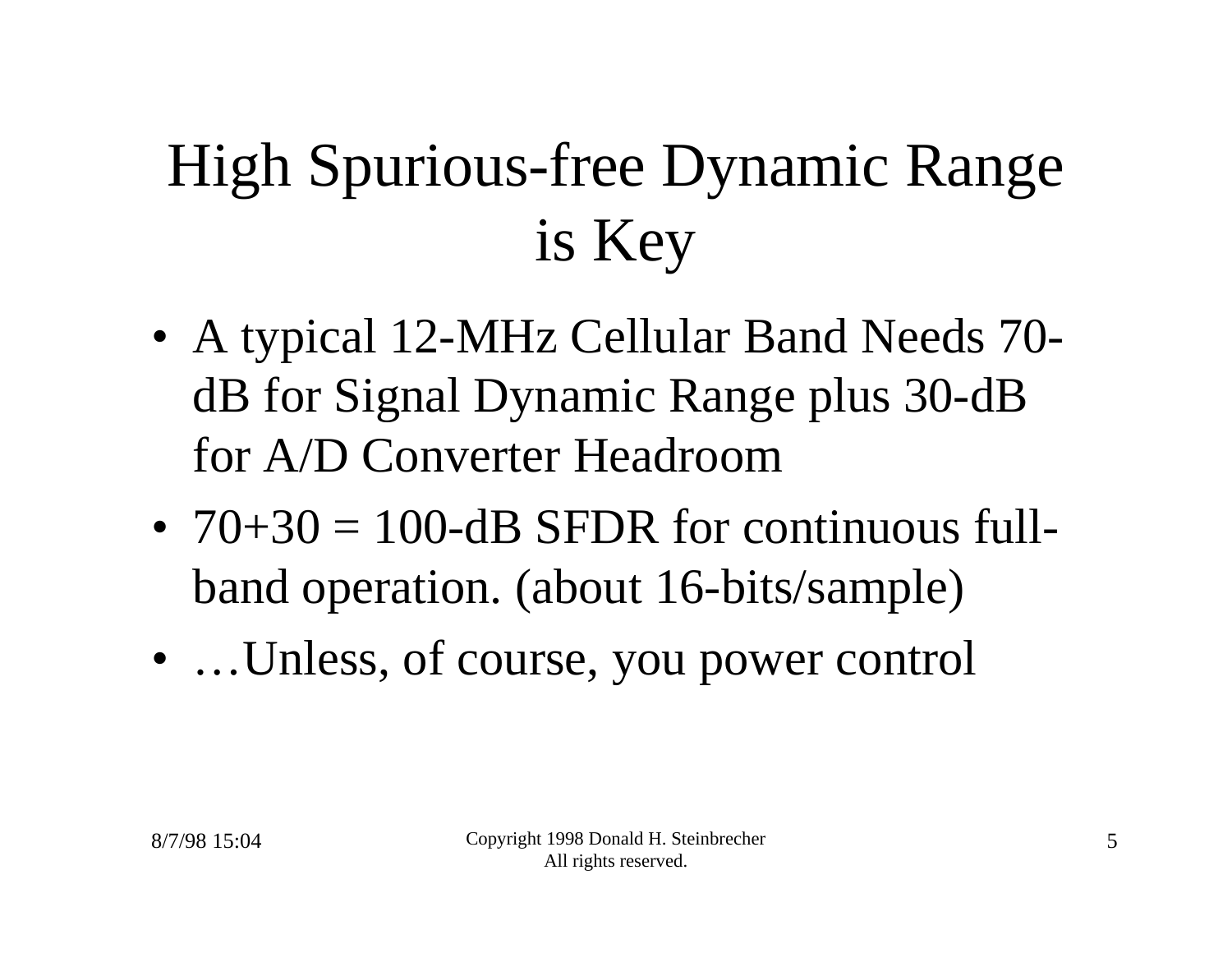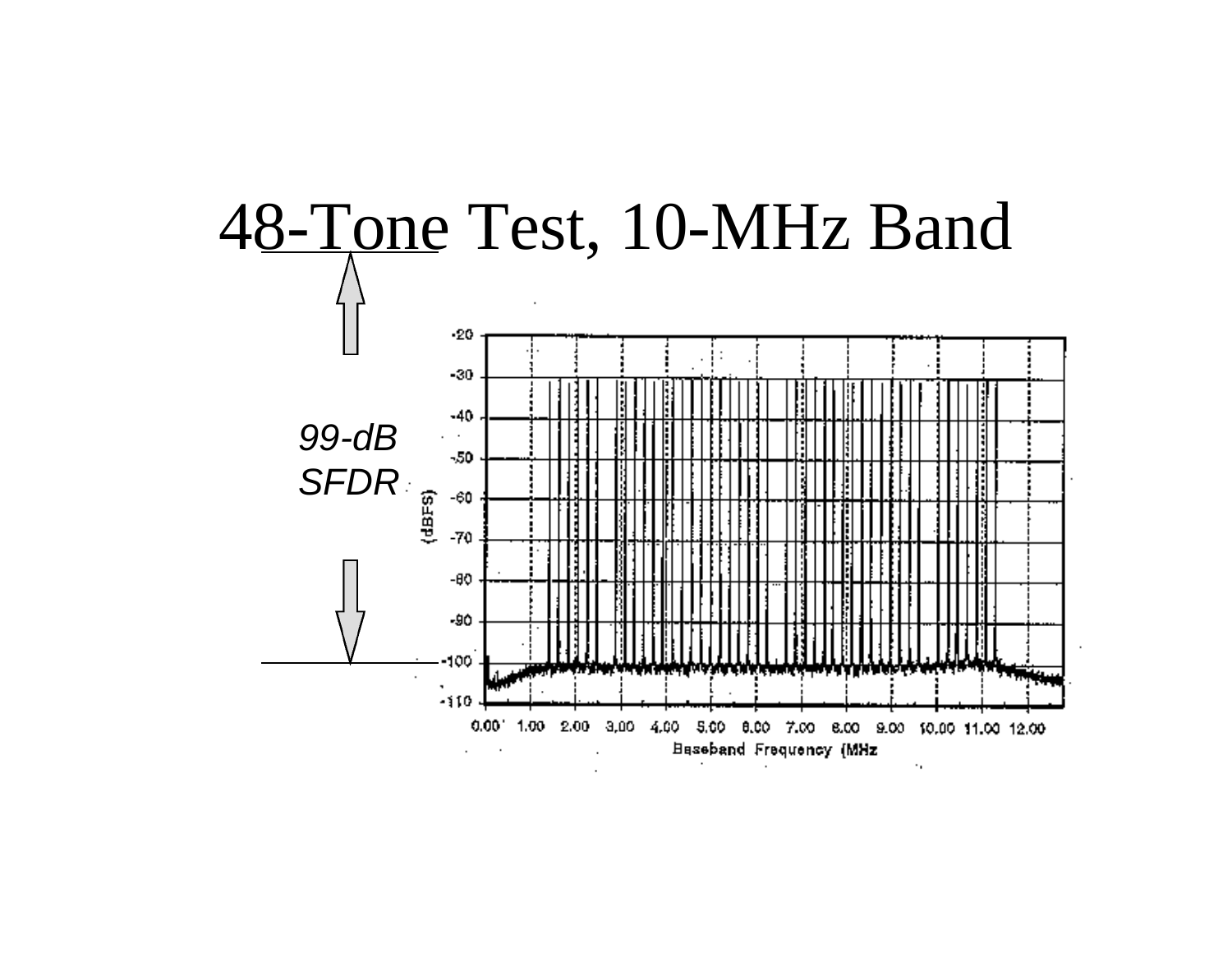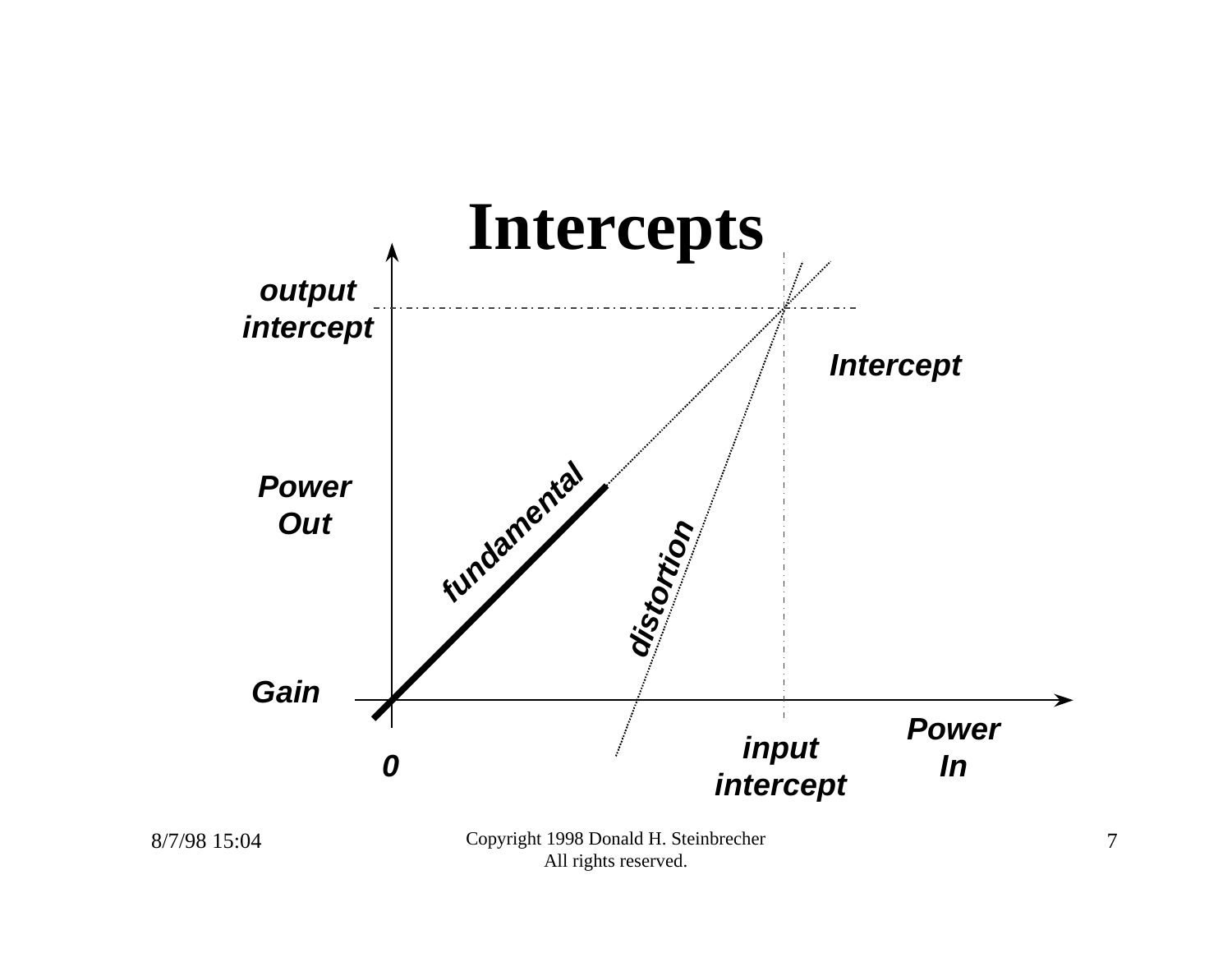## **Third-Order Intercept**



*Two-Tone Level*

*Dynamic Range*

*Noise Level*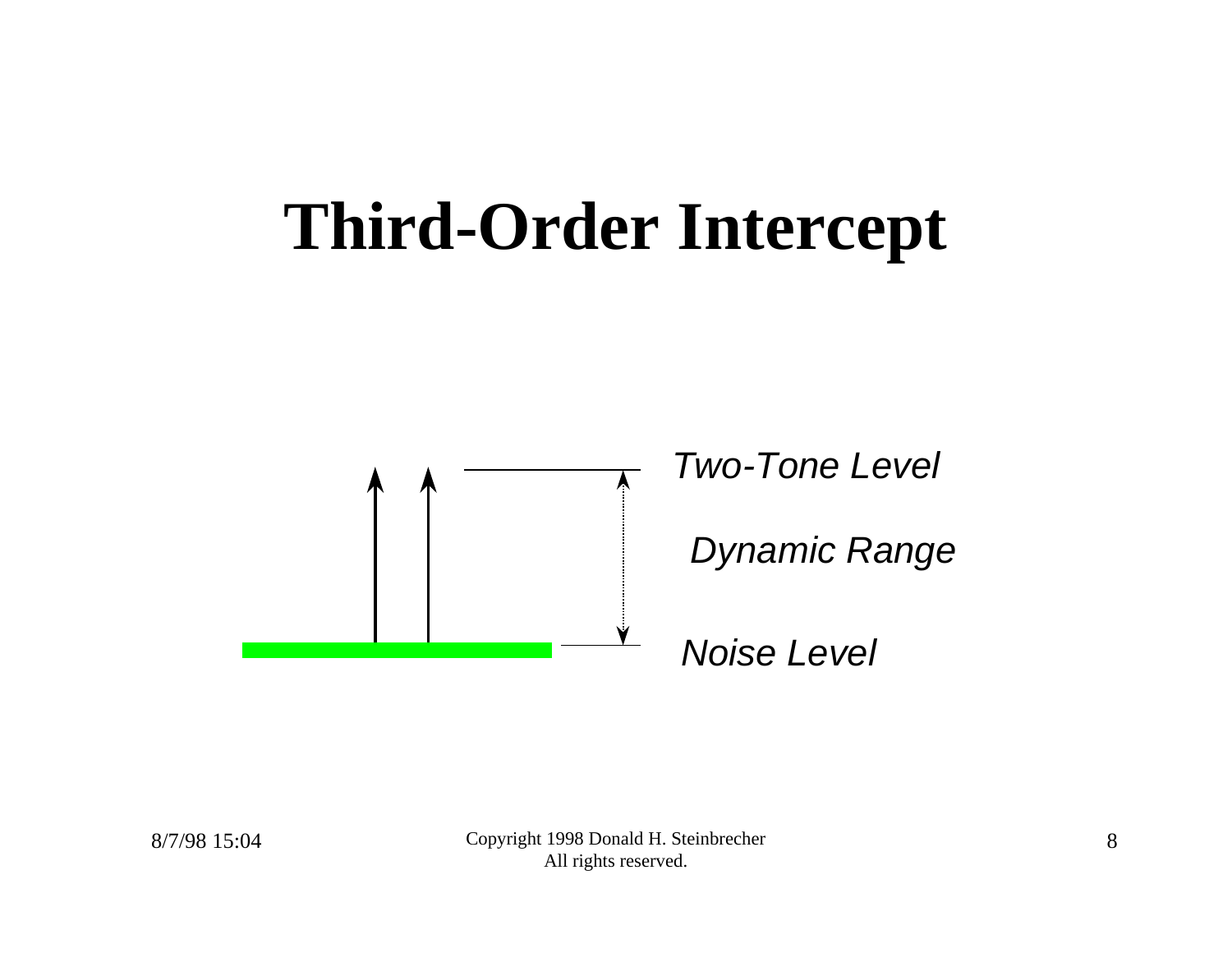## **Third-Order Intercept**



*Third-Order Intercept*

*Two-Tone Level*

*Inter-Modulation Ratio(Db)*

*Noise Level*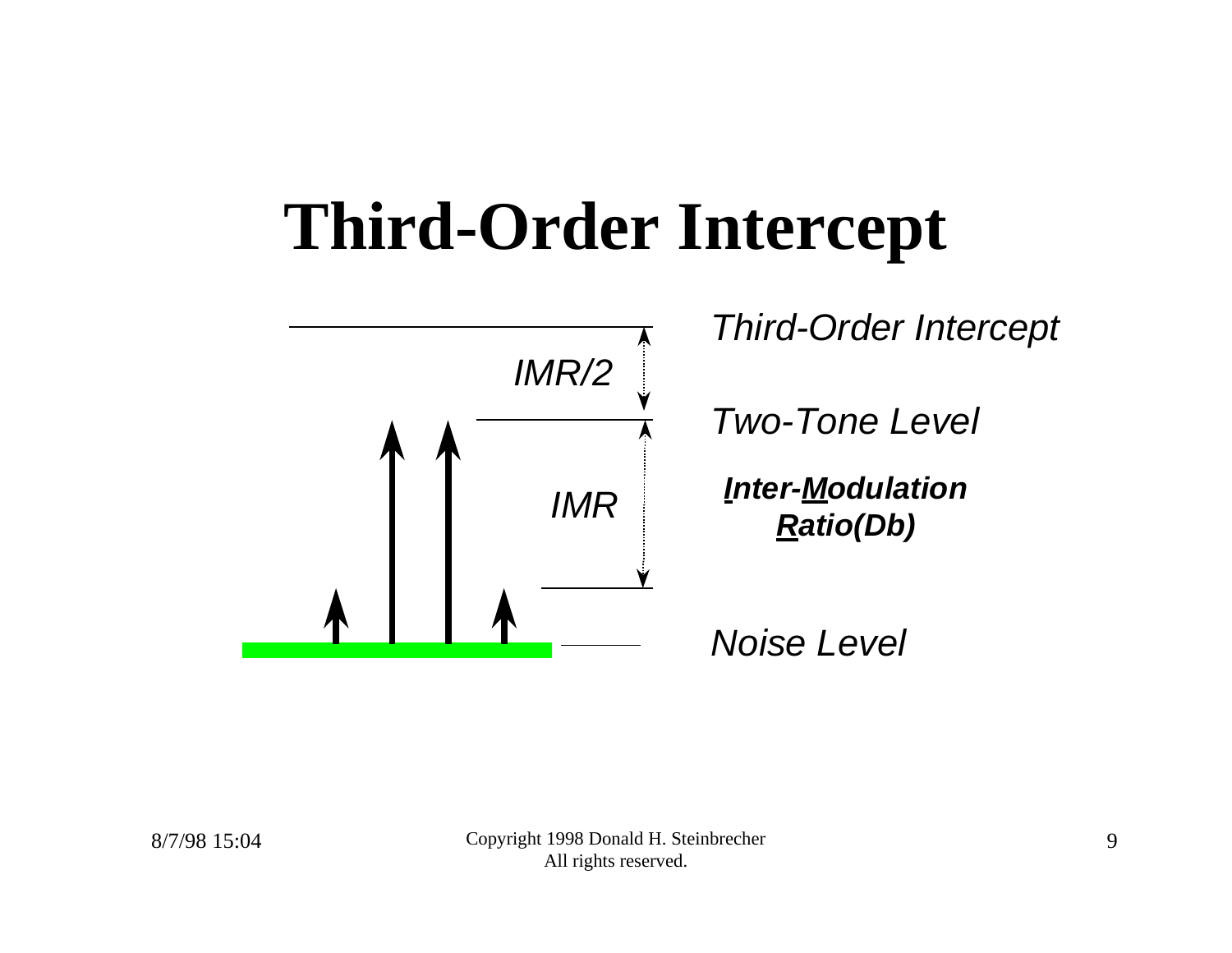- **SFDR is defined as a power ratio...**
- **The numerator is the power in each tone of a twotone.....**
- **The denominator is the noise power in a specified bandwidth, usually one Hertz...**
- **The ratio is taken when the power of the largest distortion product produced by system non linearity is just equal to the noise power in the specified band.**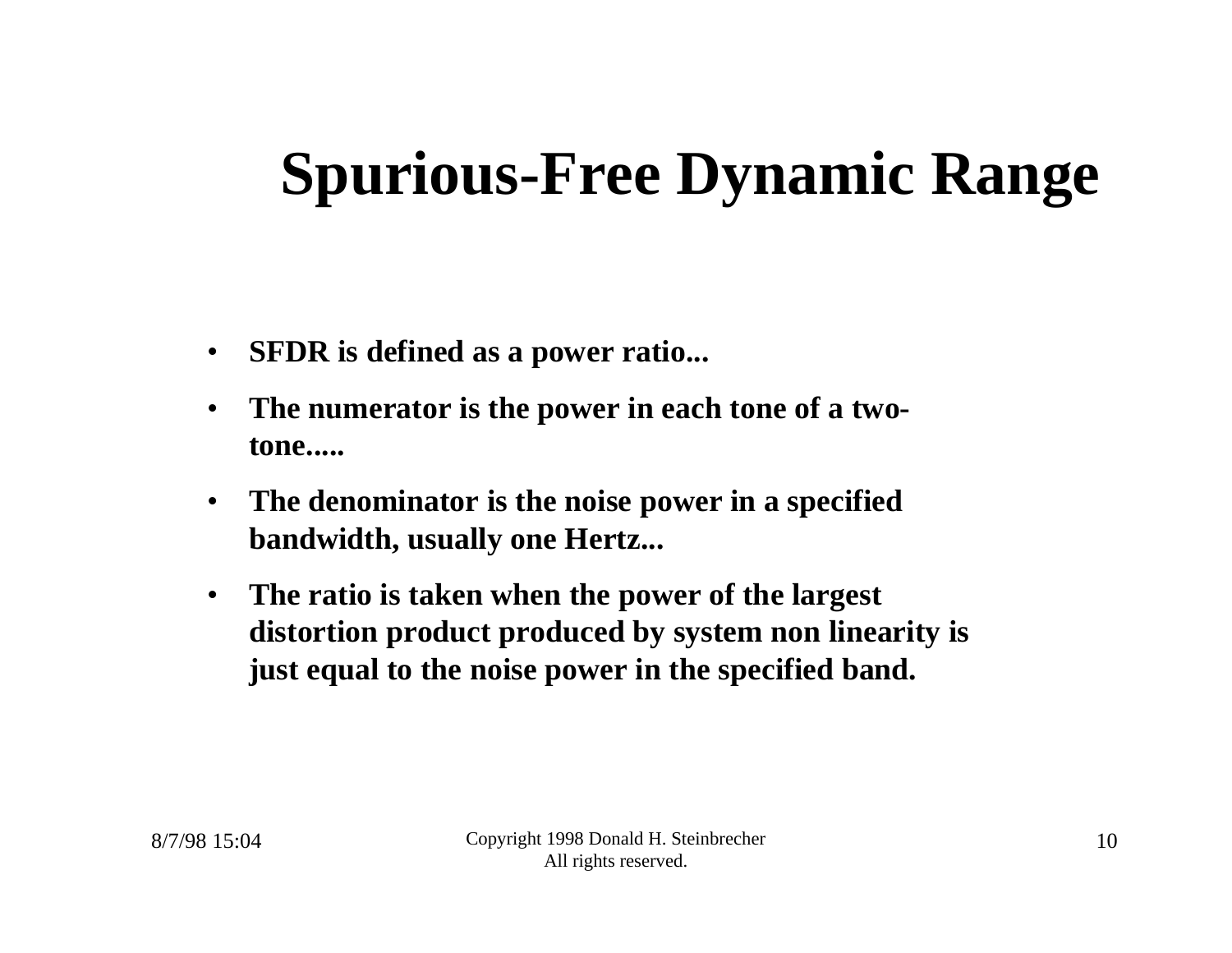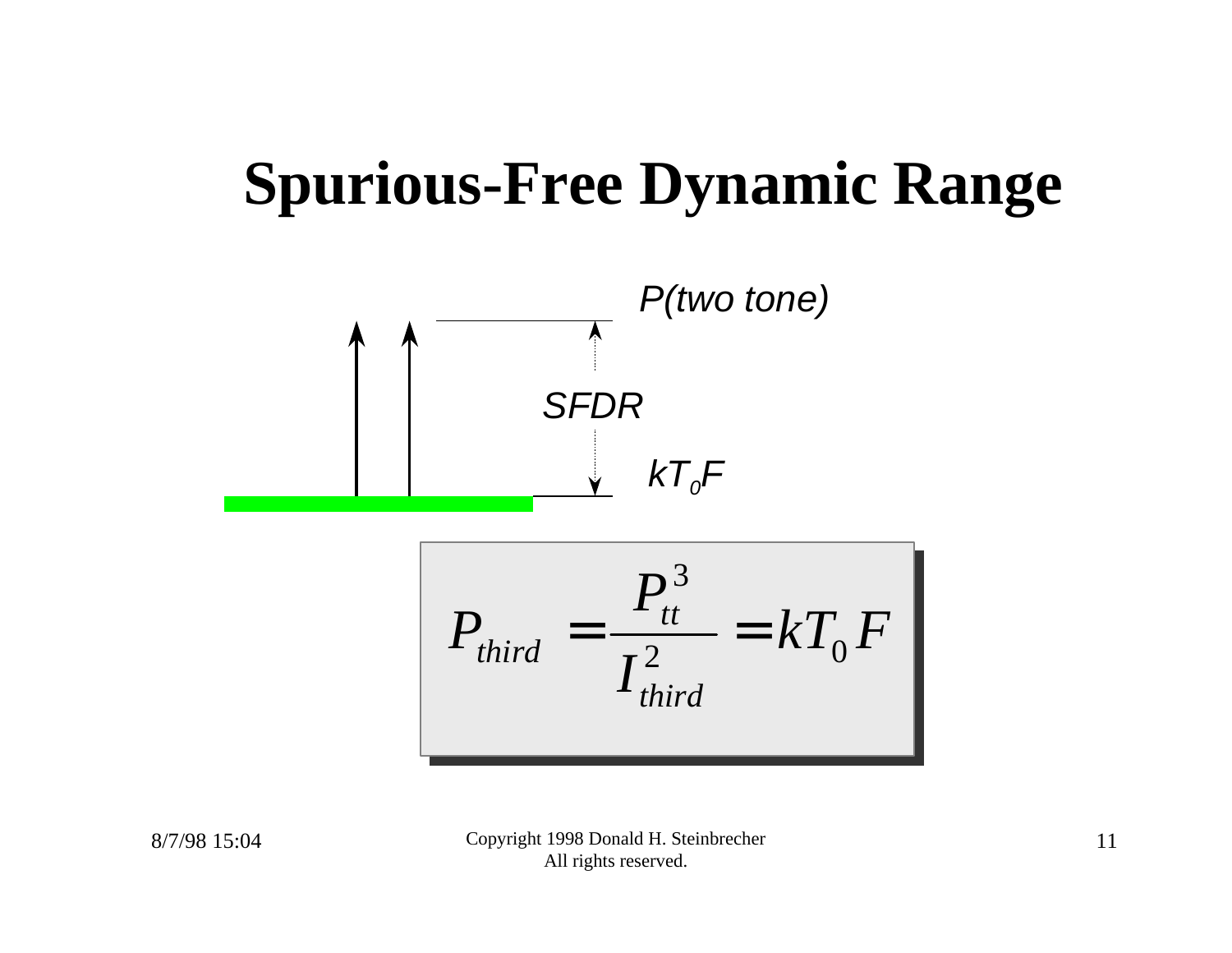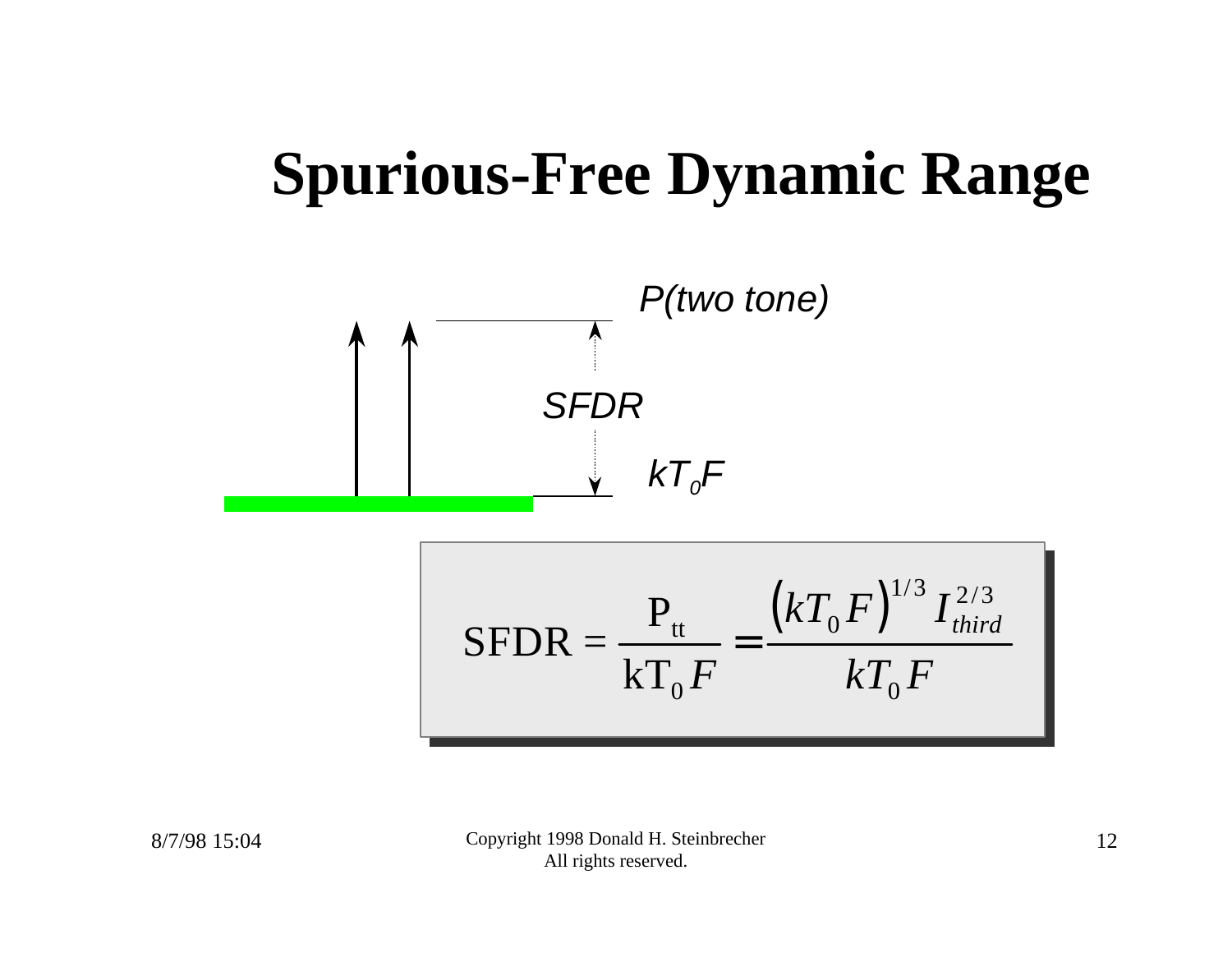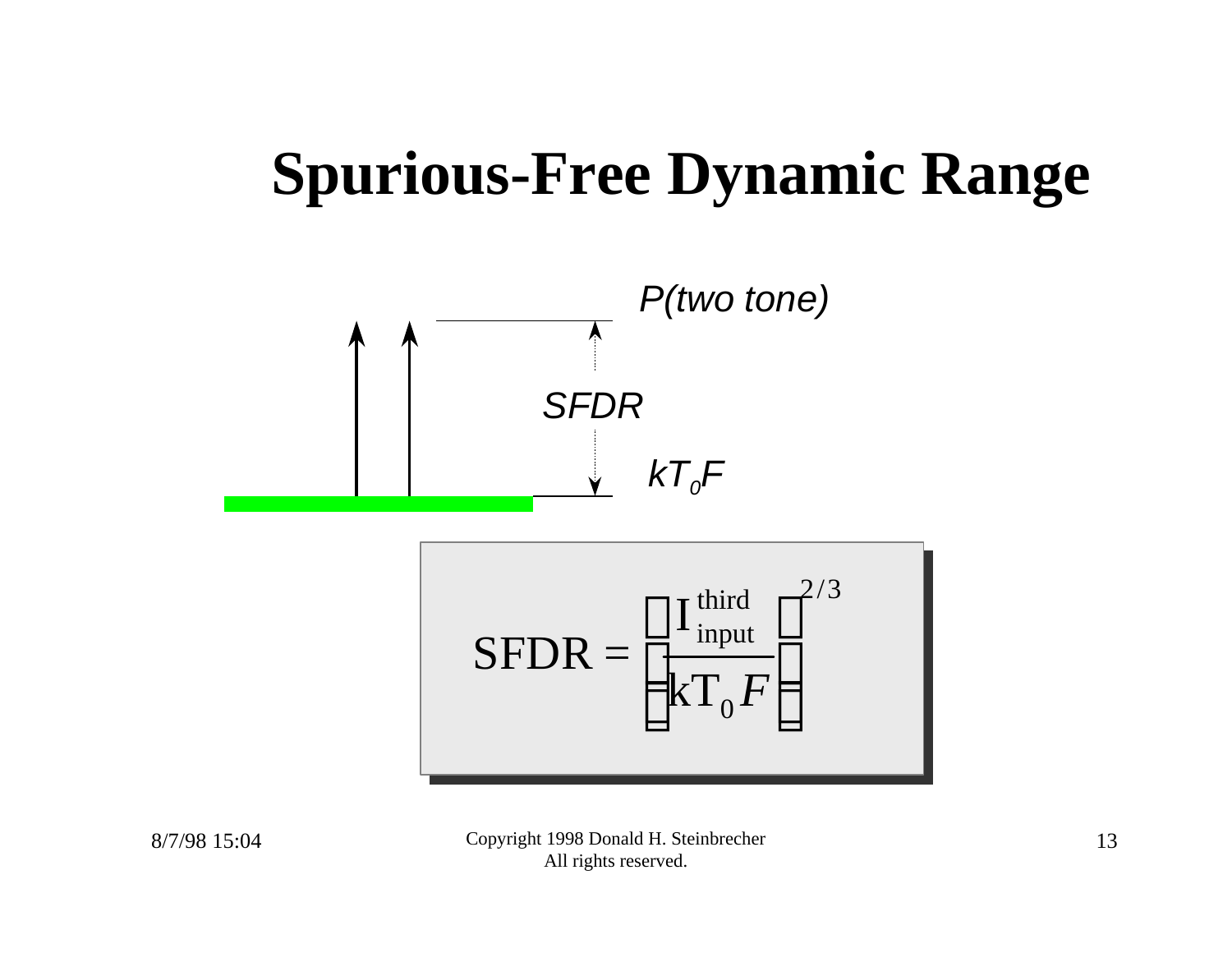#### Spurious-Free Signals, 30-KHz Band

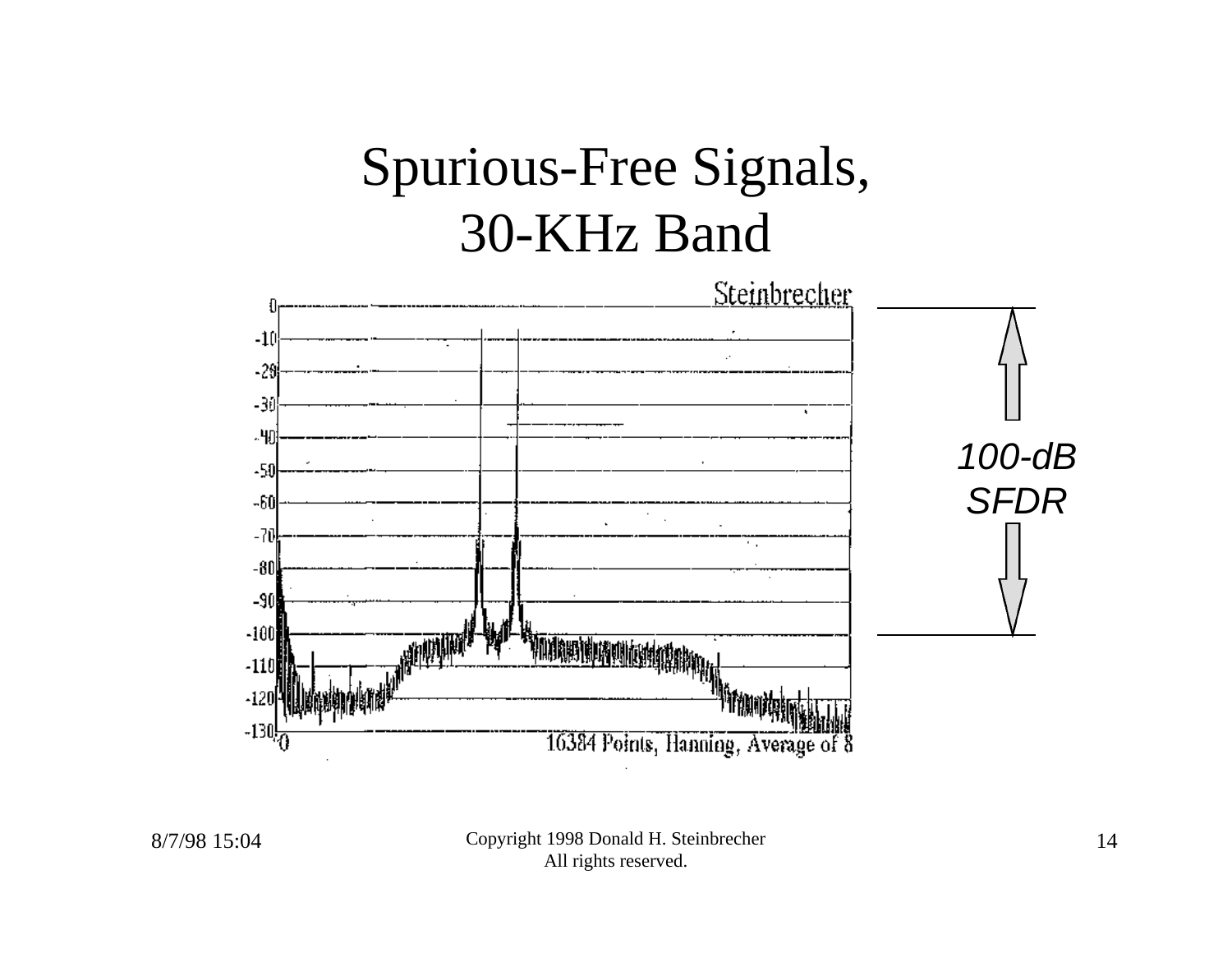

 $S(t) = 2^{N-1} \sin(2pt) y_{\text{Nyquist}}(t)$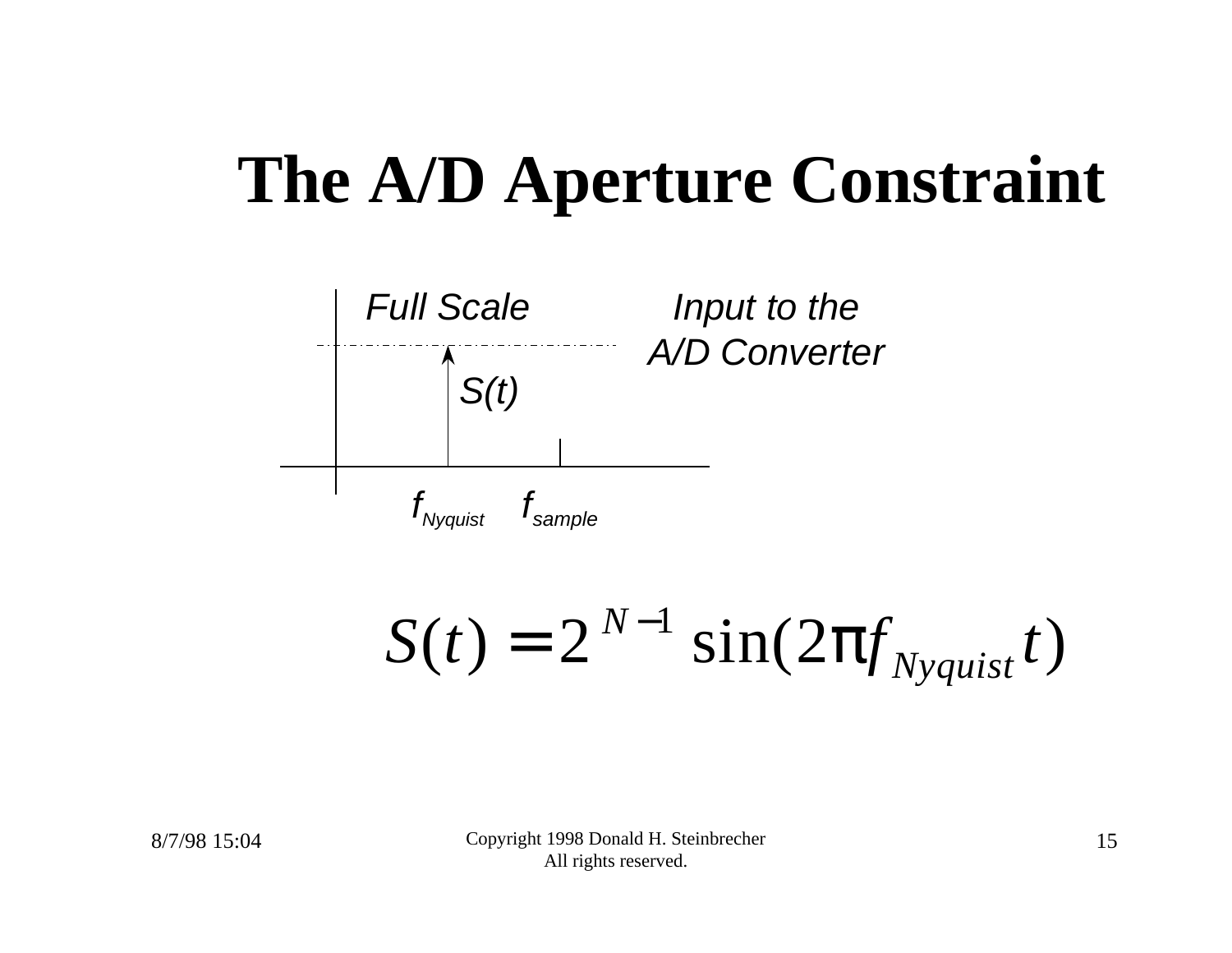

 $1 = 2^{N-1} \sin(2pt) y_{Nyquist} t_{aperture}$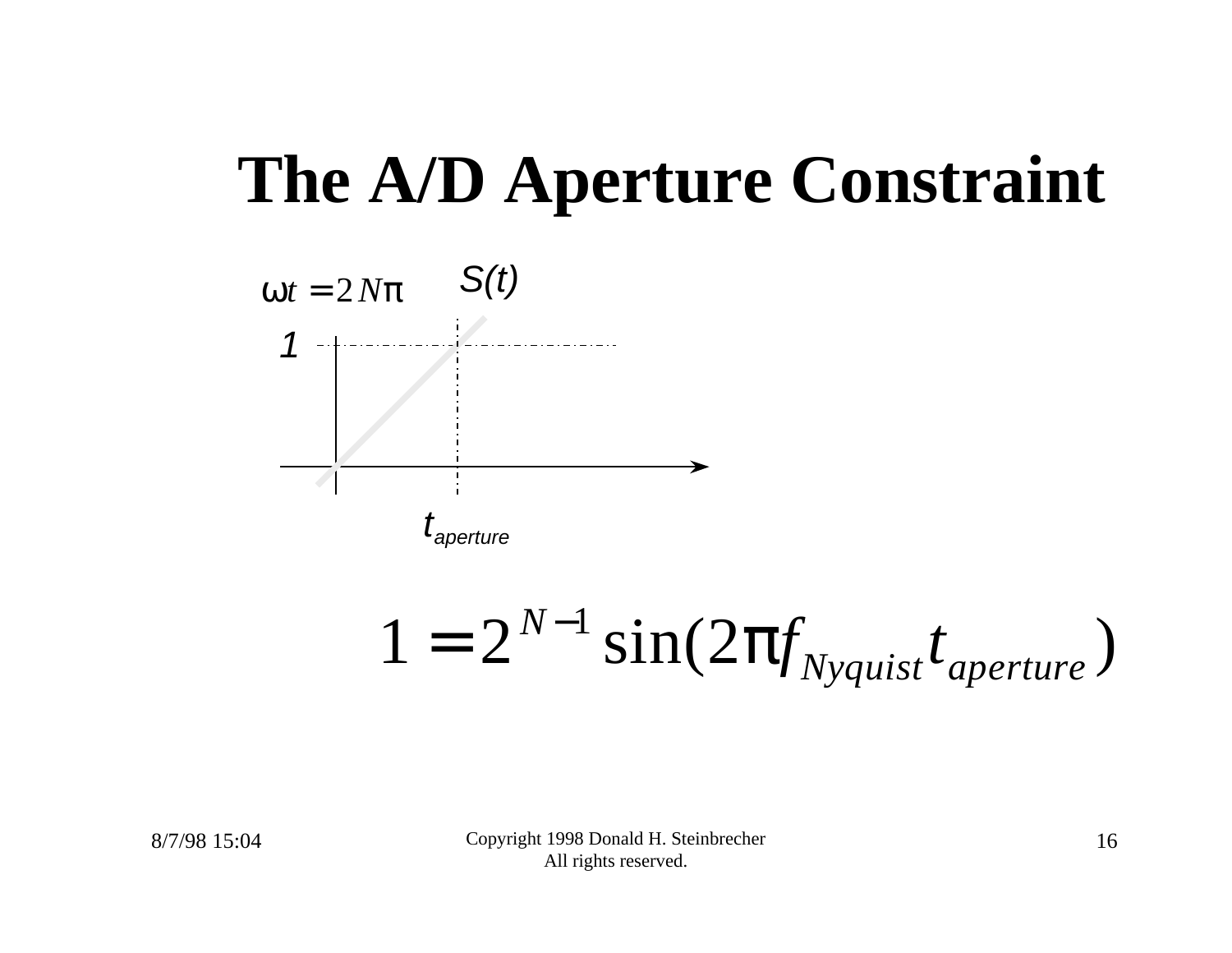

$$
1 = 2^N \mathbf{p} f_{Nyquist} t_{aperture}
$$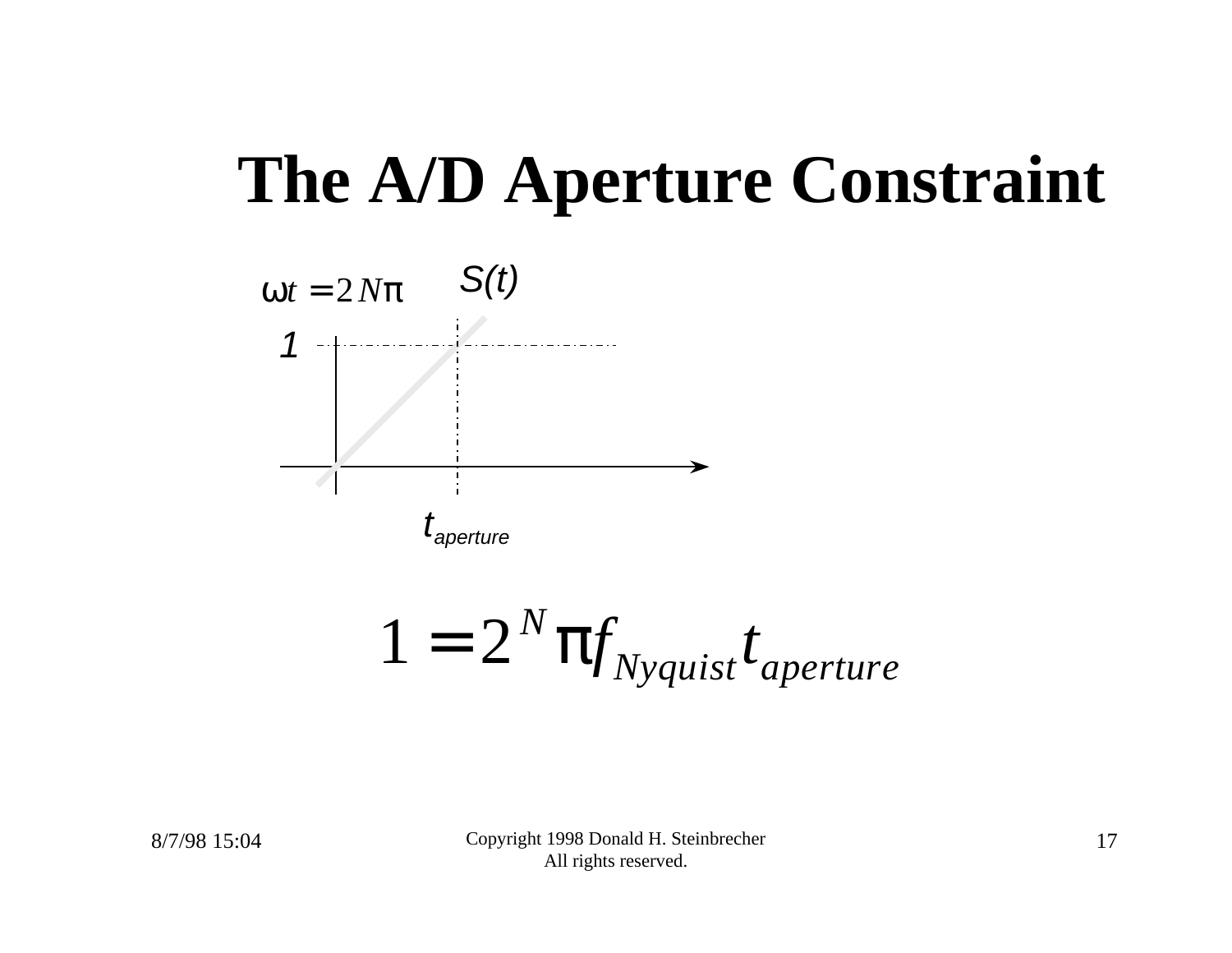$$
N = N_A - Log_2(f_{Nyquist})
$$

$$
N_A = \frac{1}{2^{N_{\text{eff}}}} \frac{1}{\mathbf{p}t_{\text{aperture}}}
$$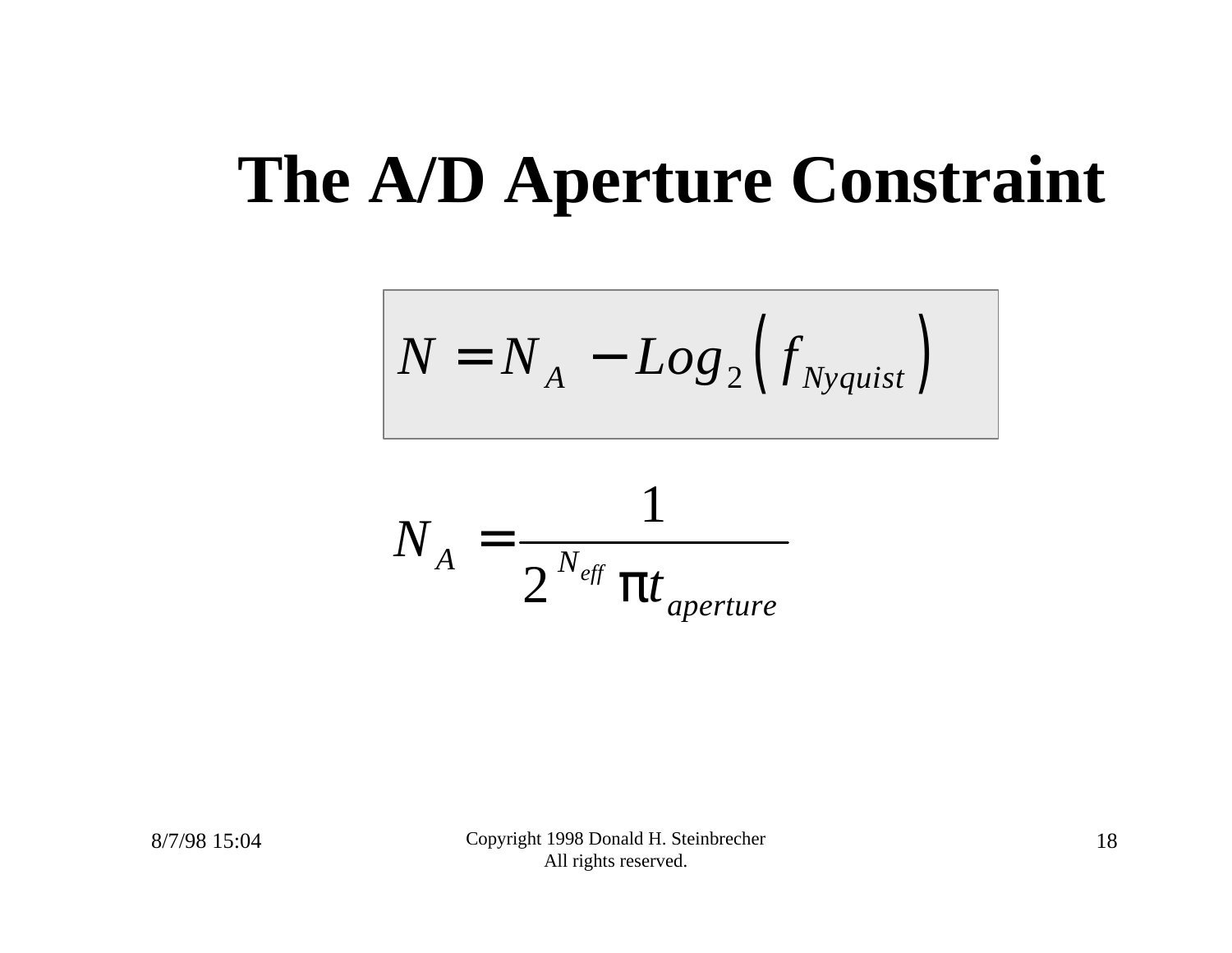$$
N = N_A - Log_2(f_{Nyquist})
$$

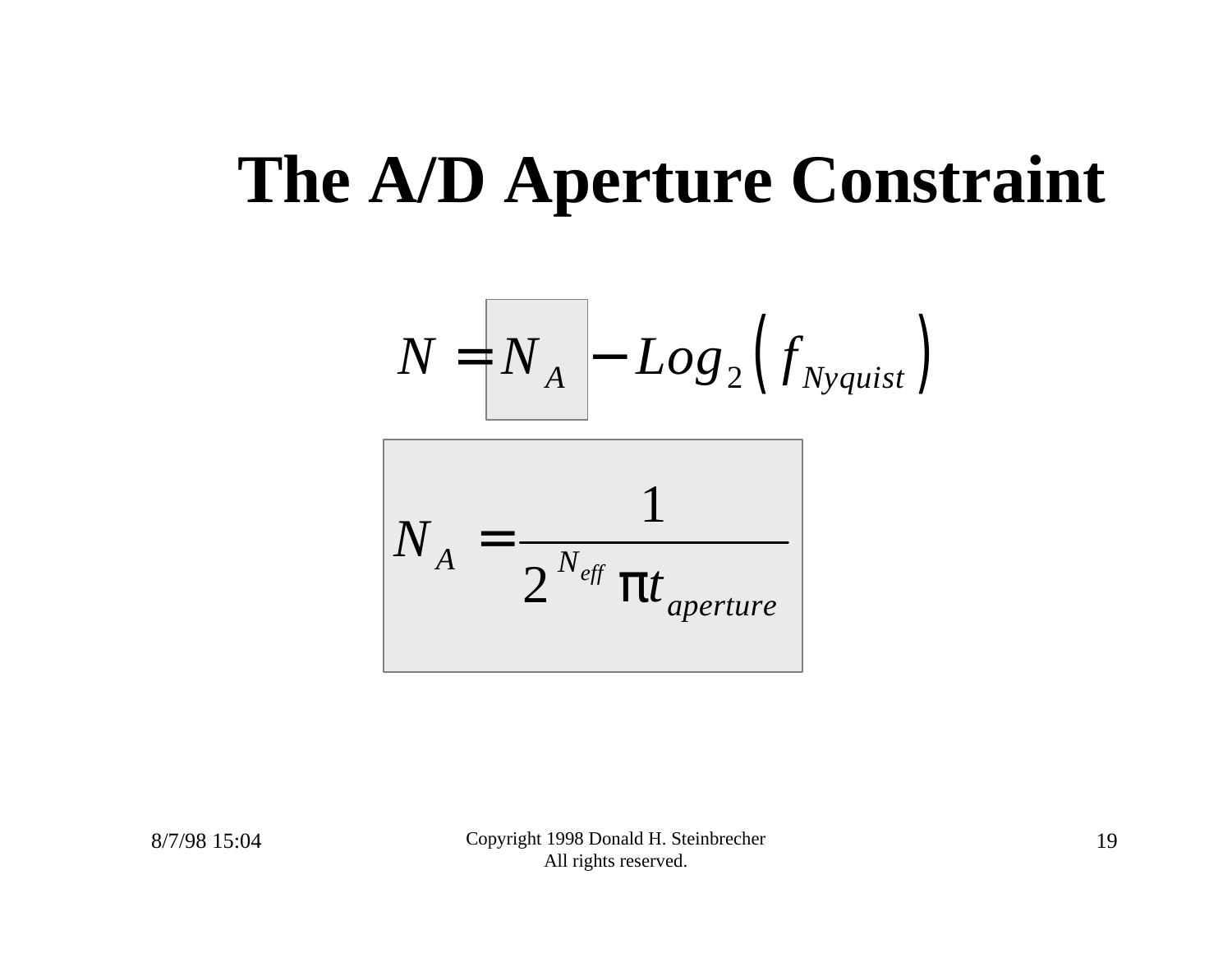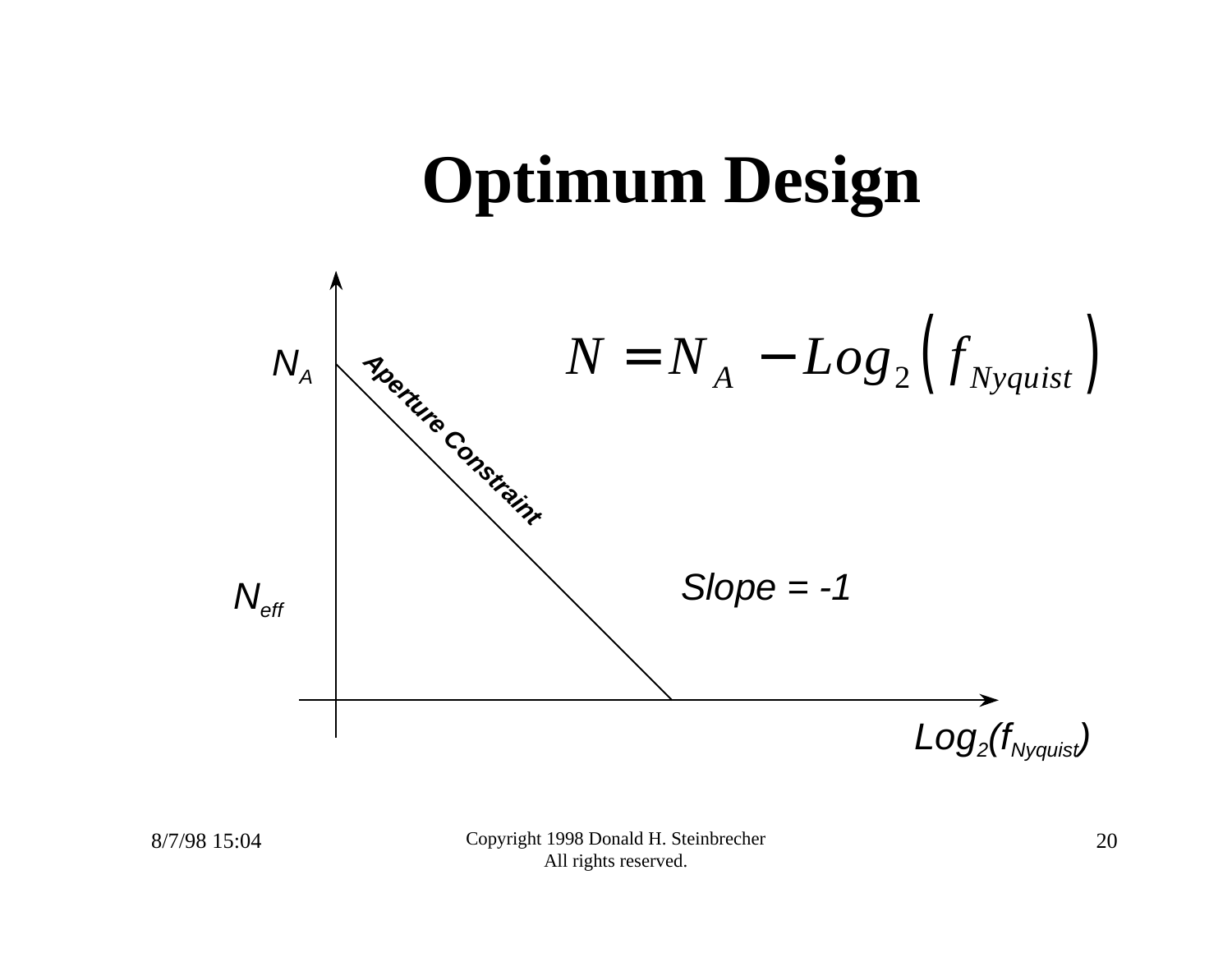#### **The Speed of Light...**

#### **16-Bit Quantizer, 15-MHz Sinusoid**

#### **1-LSB Occurs in**

### **3.24 x10-13 Second**

# **Light Travels About 100 microns**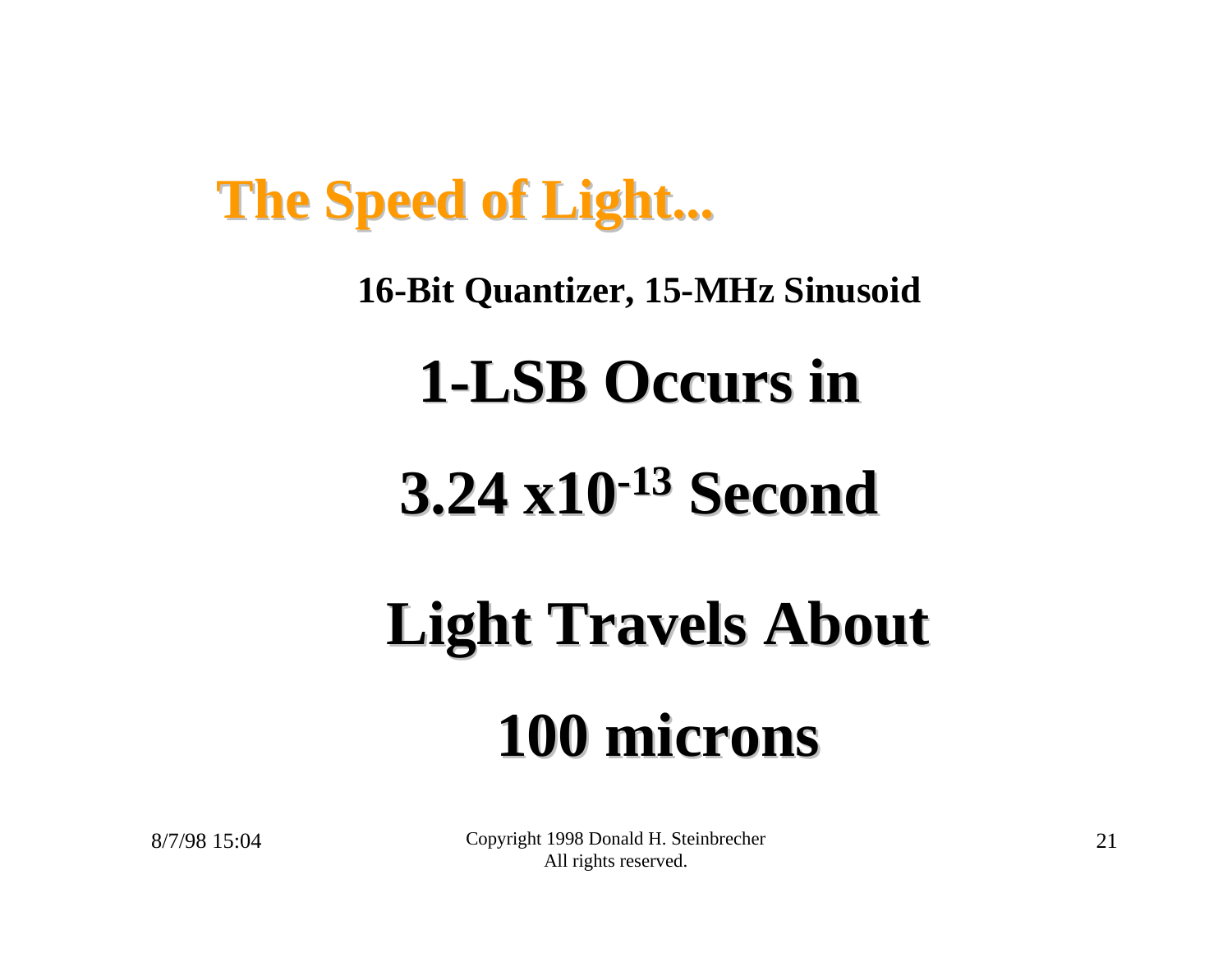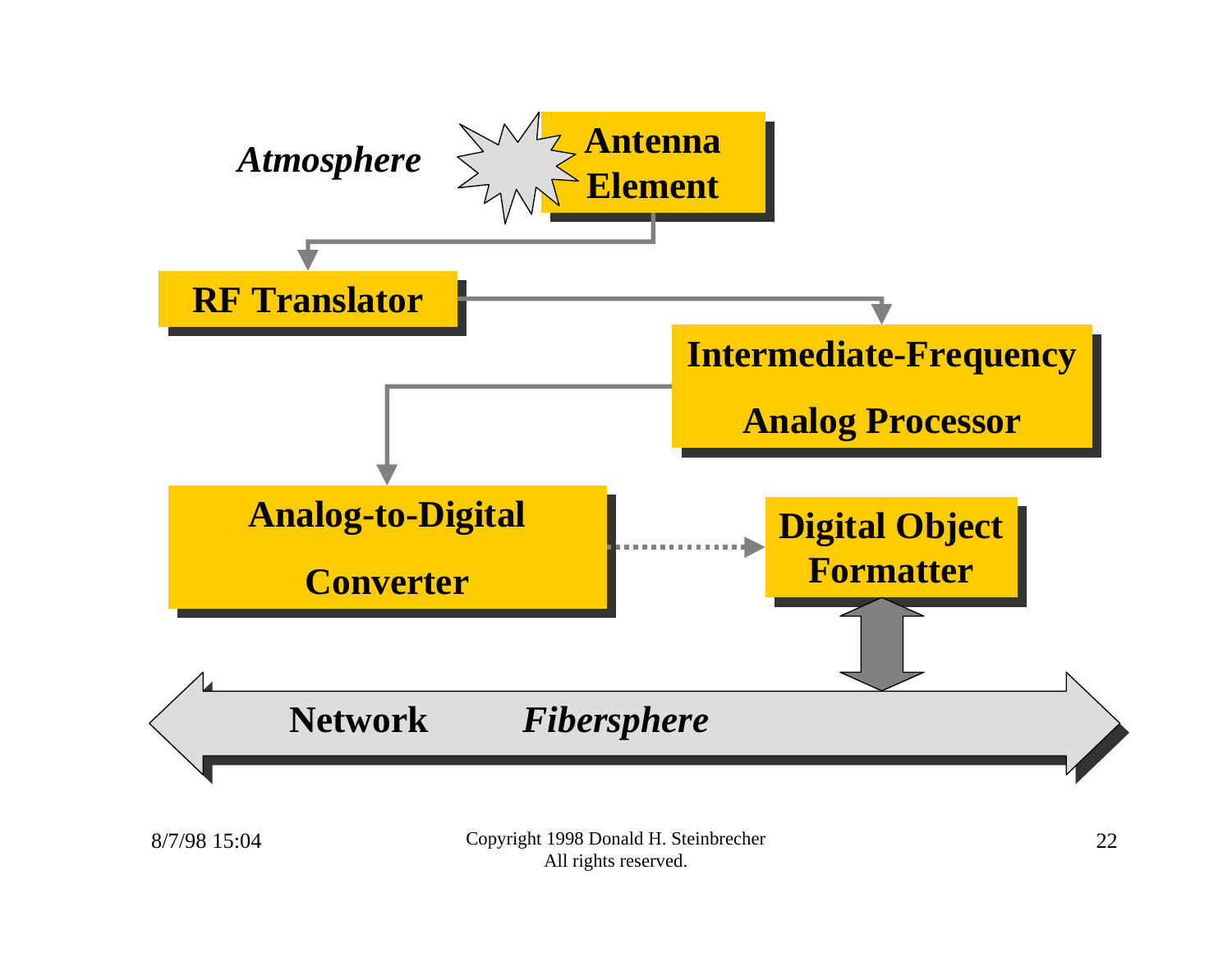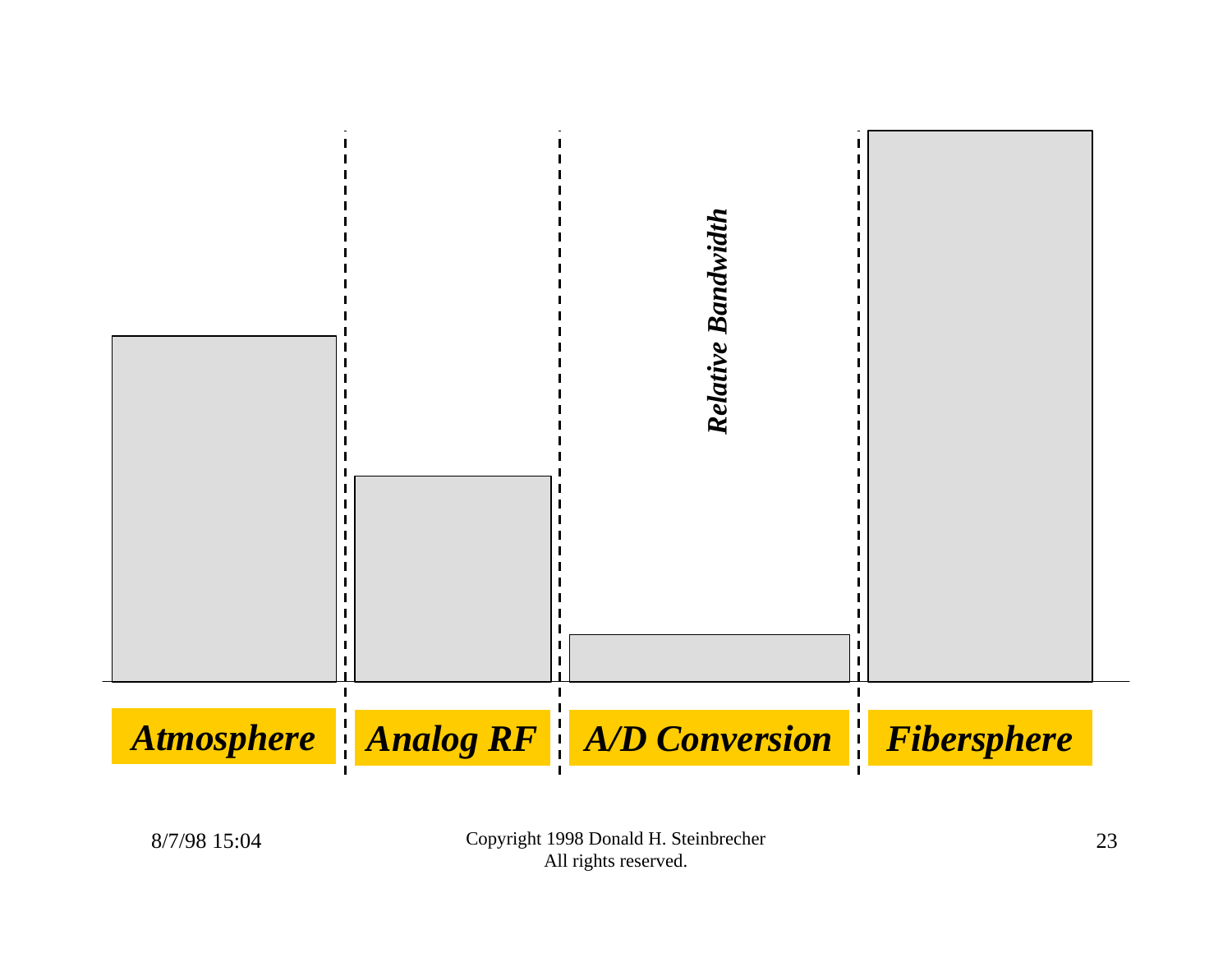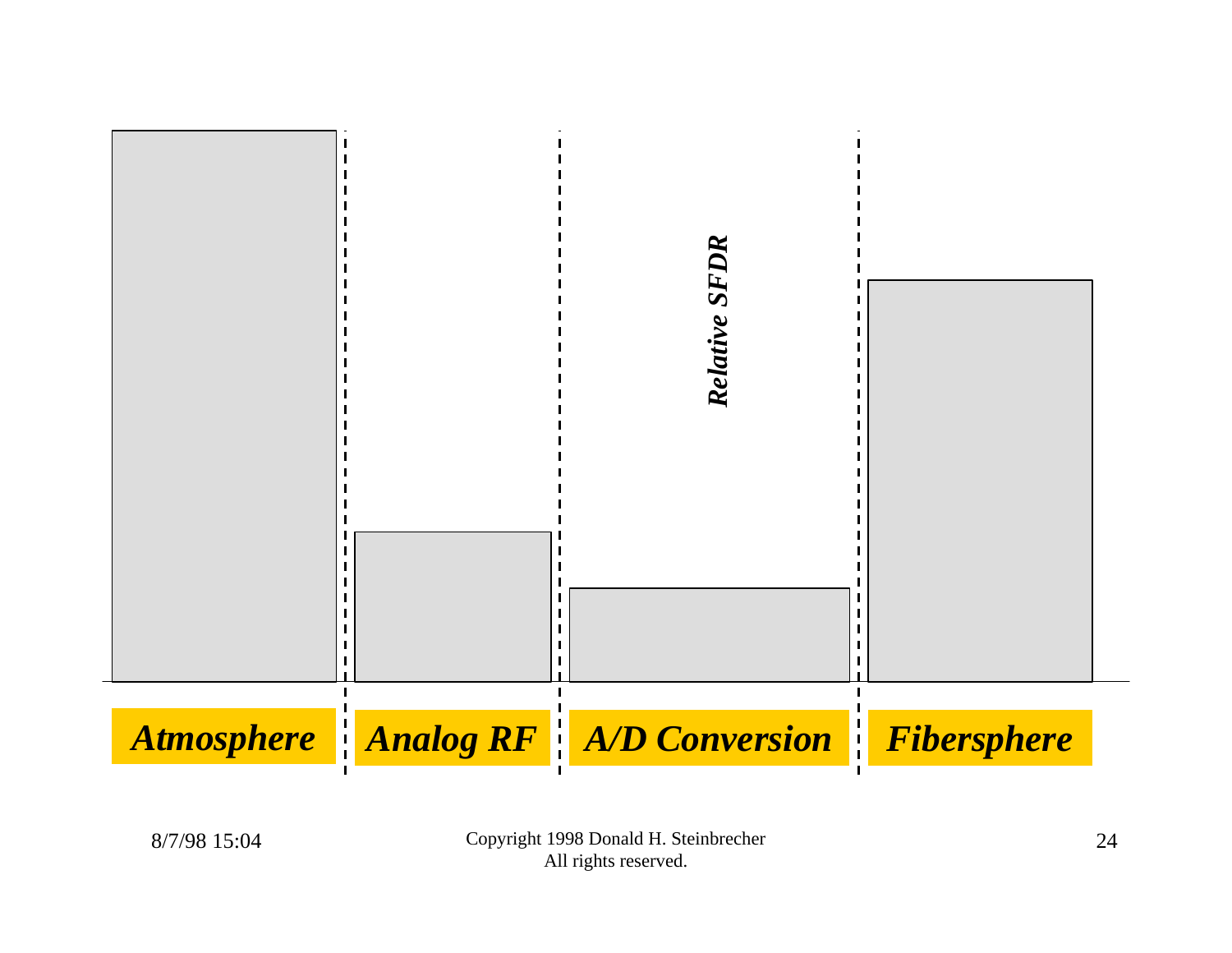#### *Wide-Band Software Radio Design is Driven by the Properties of the Chosen A/D Converter*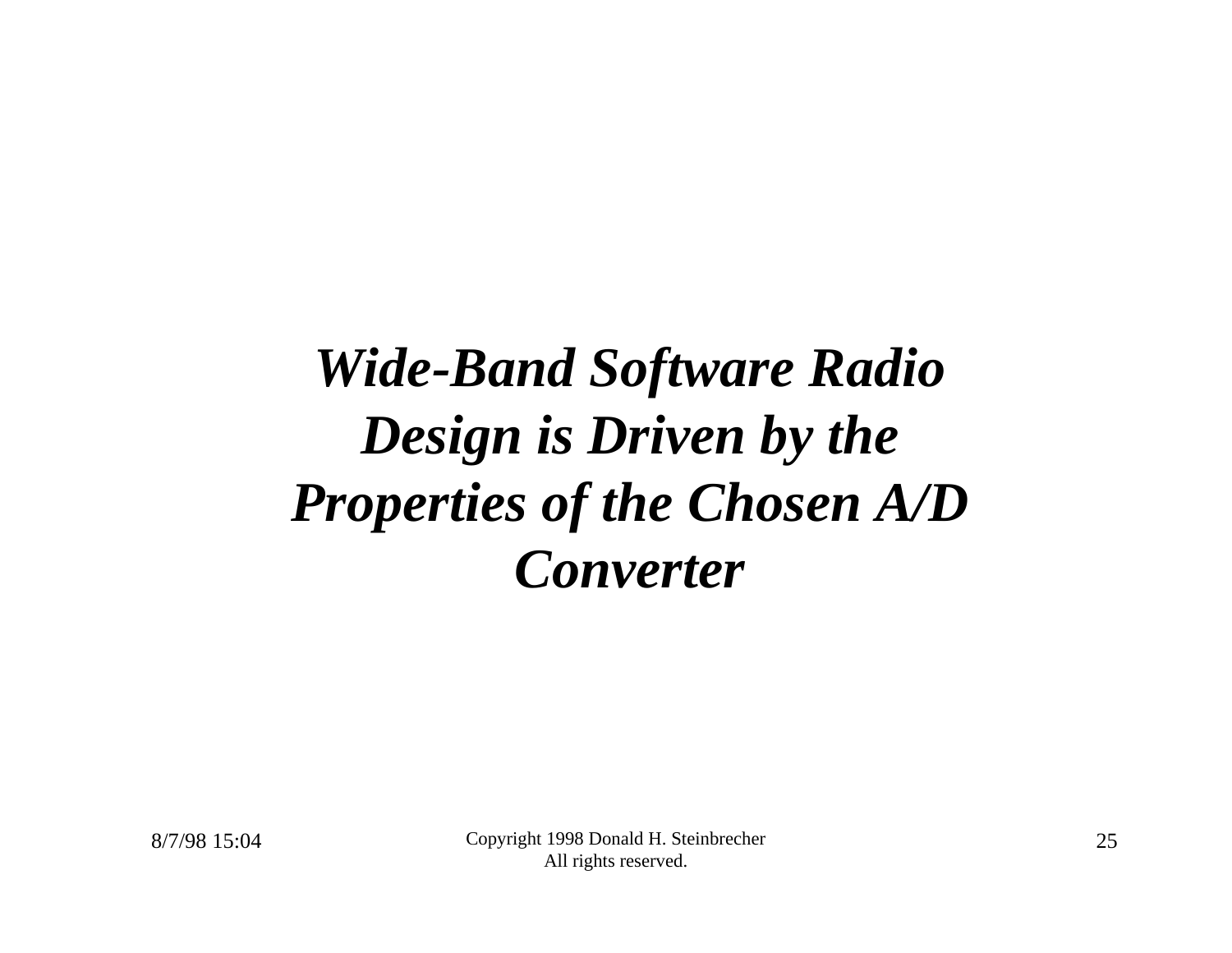#### **Nyquist zones of a periodically driven A/D converter. The zone most often used as the signal band is N01**

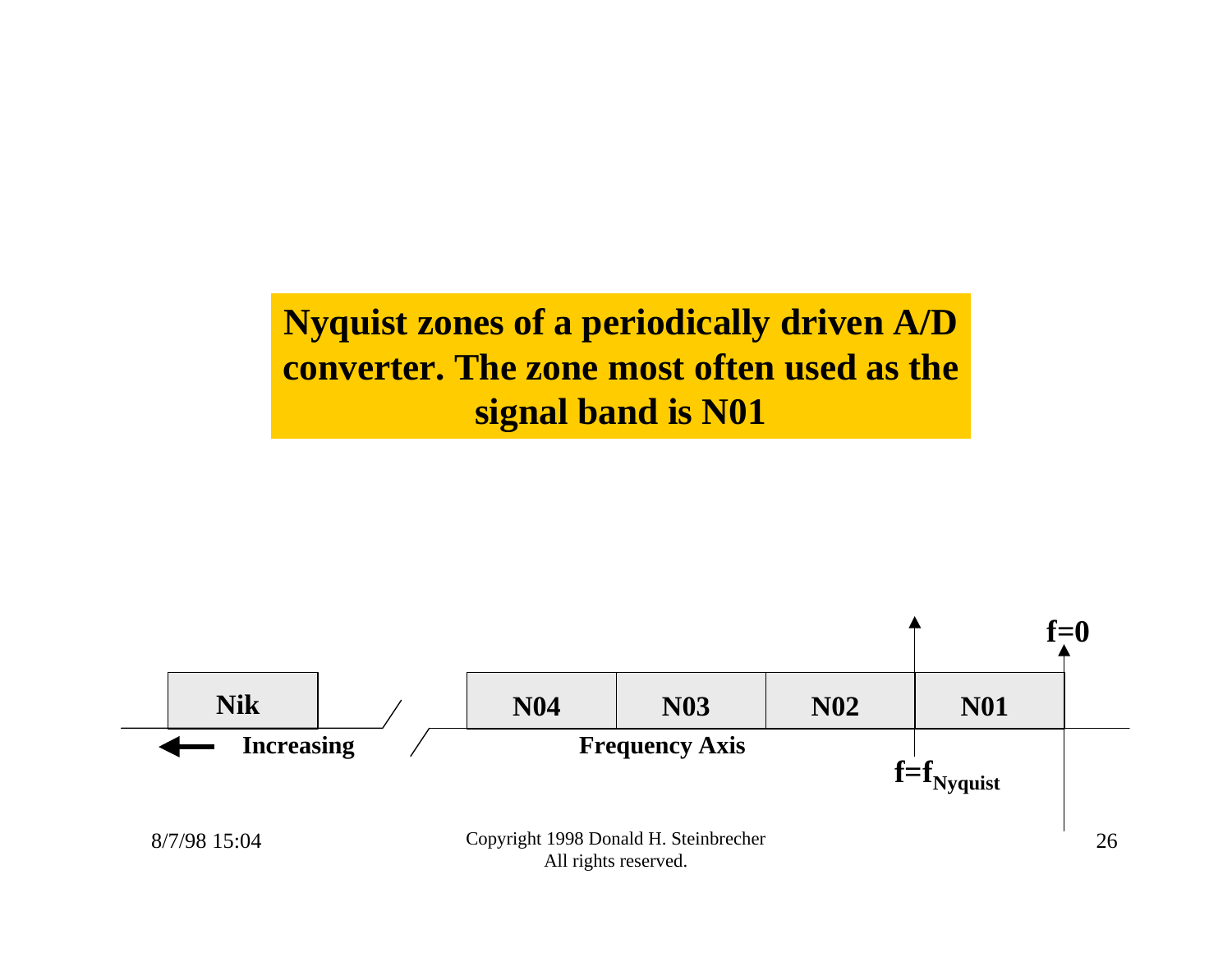#### **The basic analog elements of a software radio.**

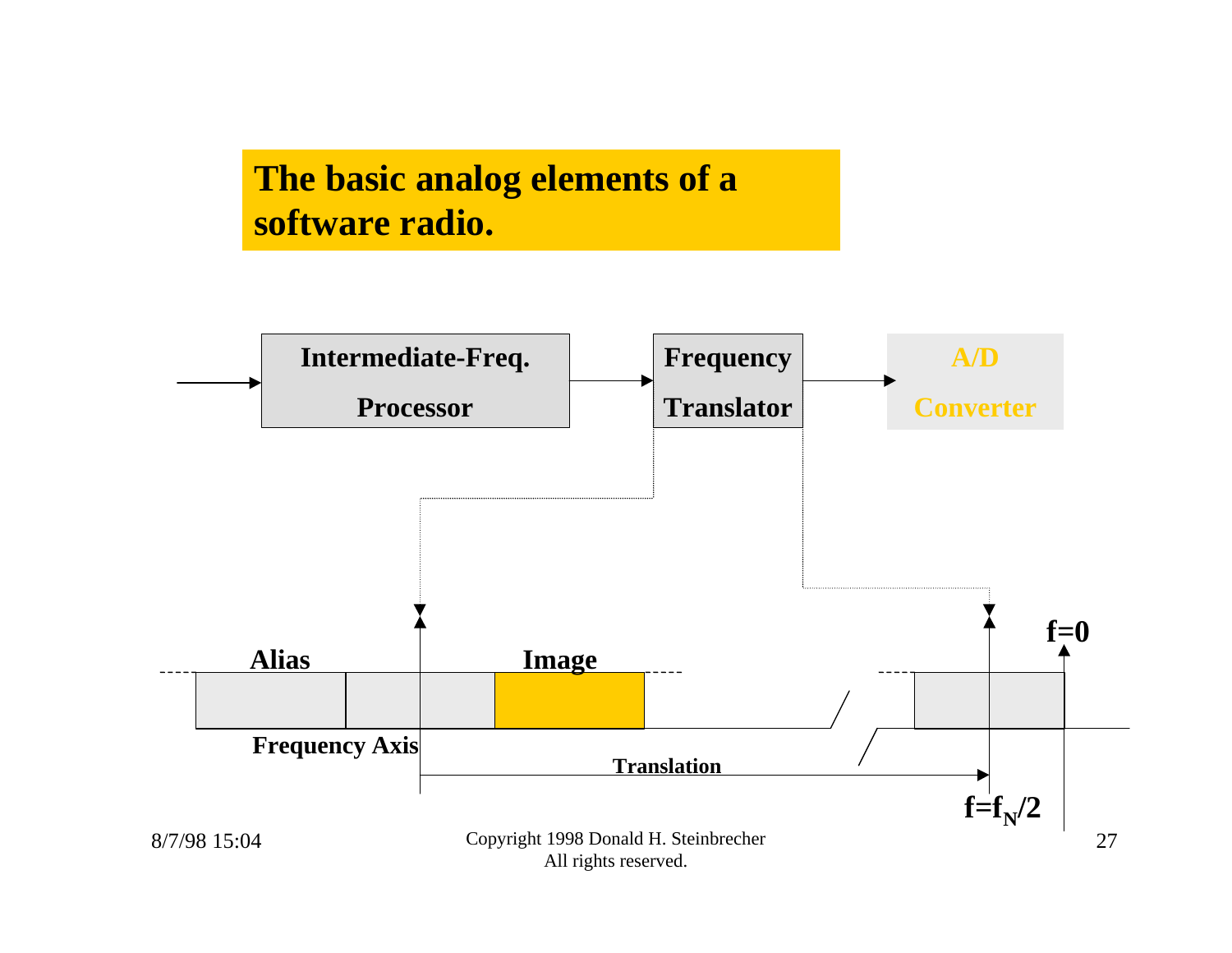

All rights reserved.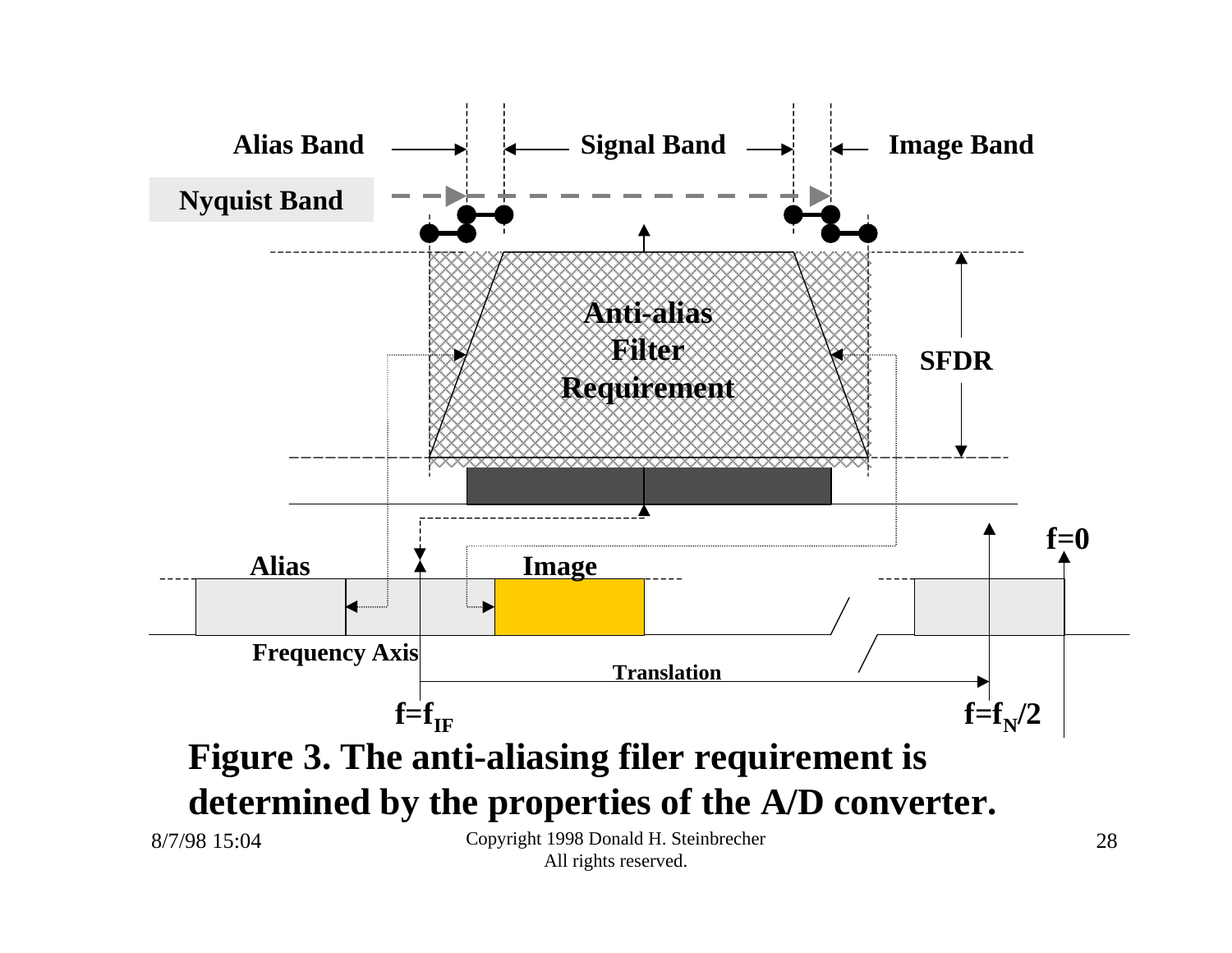

#### **The anti-aliasing filer requirement is determined by the properties of the A/D converter.**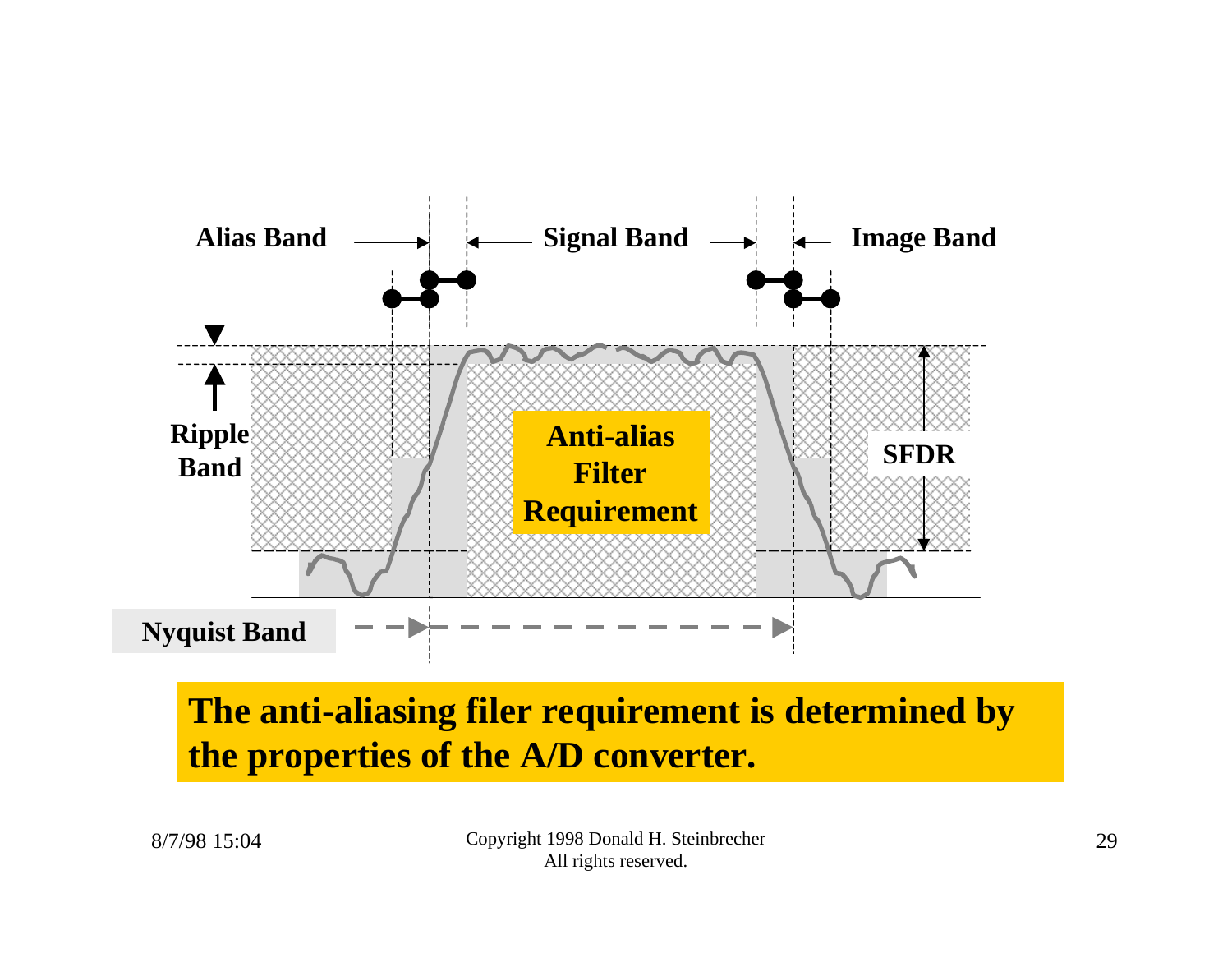#### **The digital filter characteristics of the signal band partitioner.**

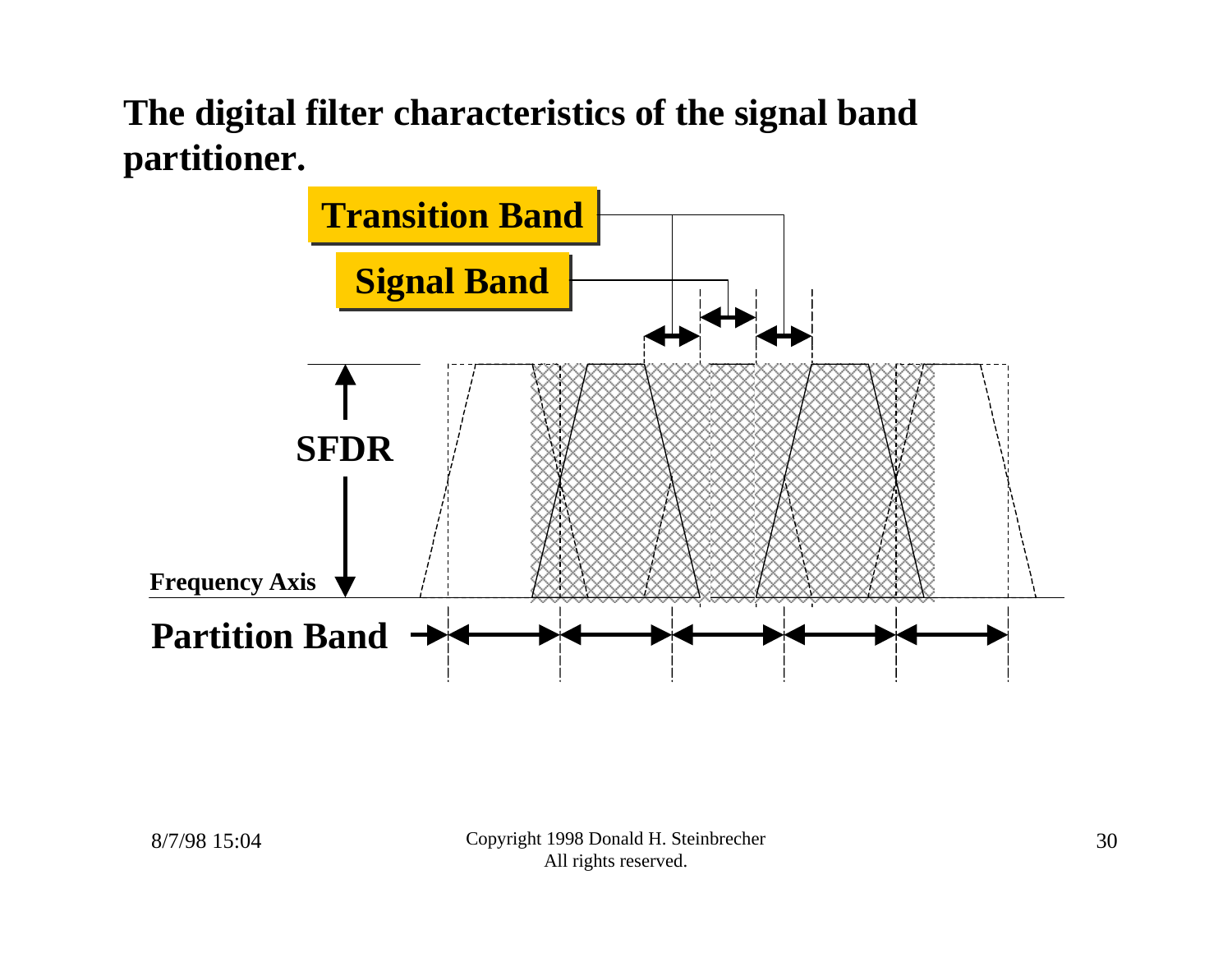#### **A digital partitioner separates the Nyquist band into nn equal sub bands.**

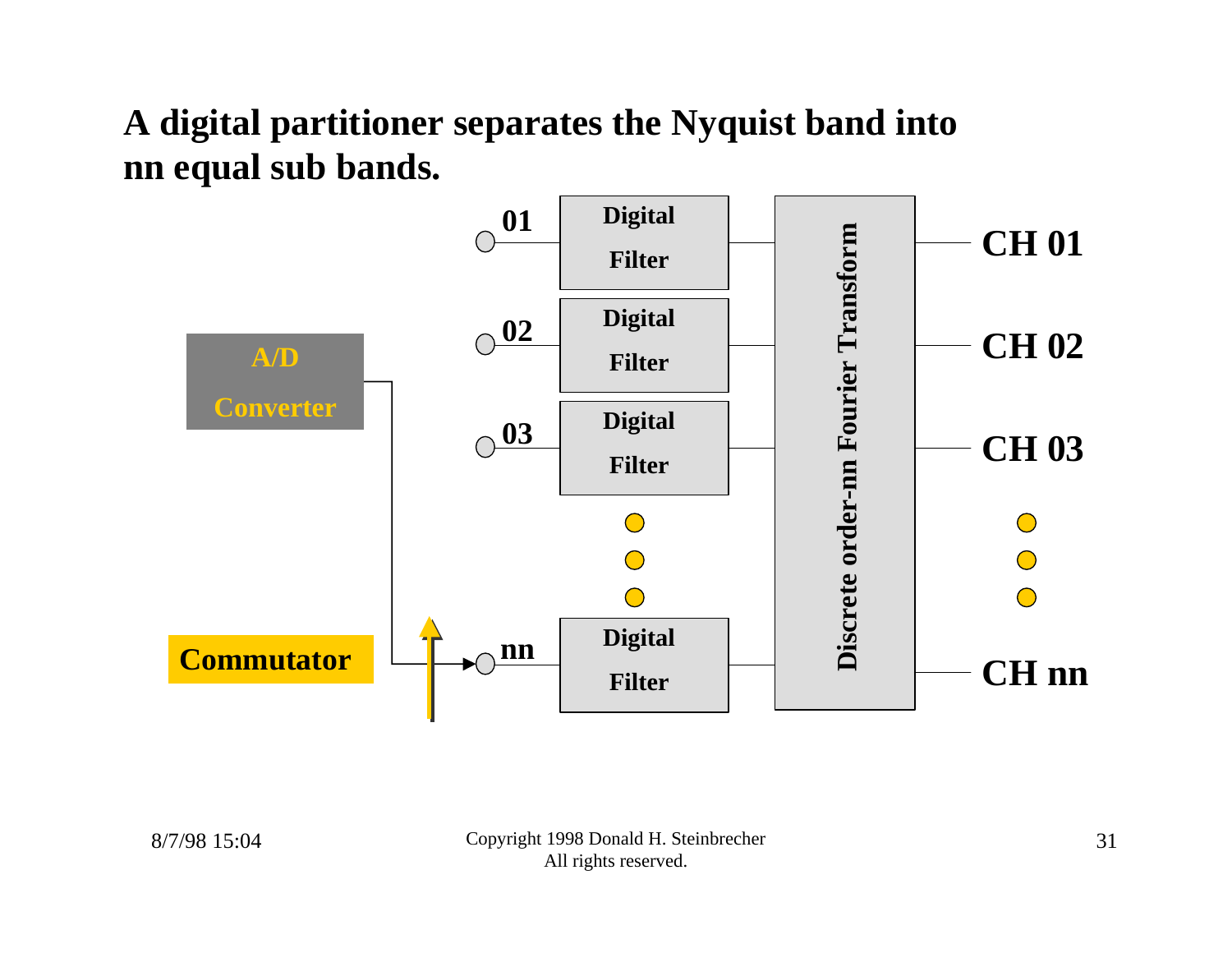